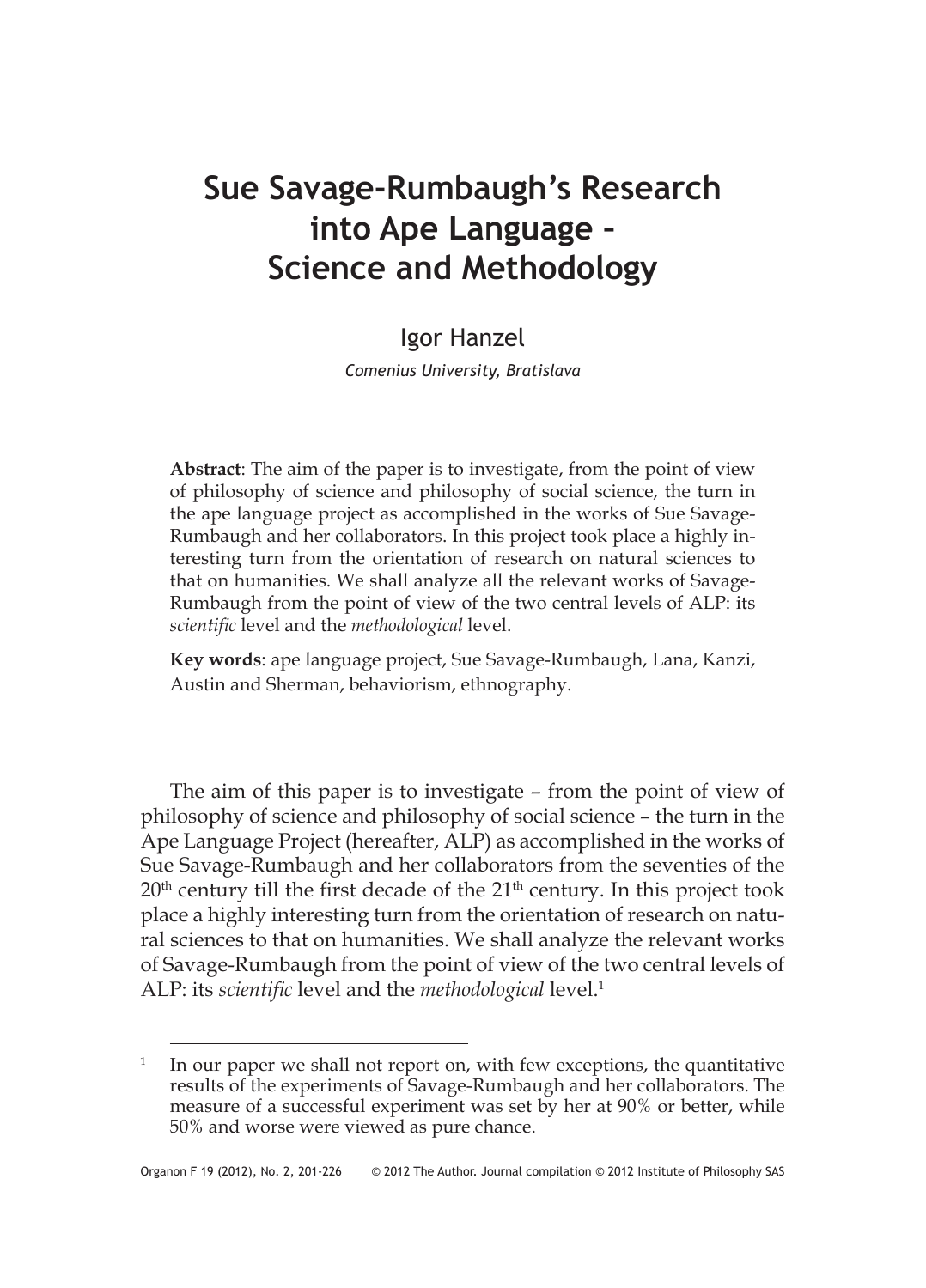We shall present, first, the scientific level of the ALP. Then we will deal with the metascientific level and show how certain conceptual choices in this level lead to certain preferences in the methodological level, that is, to certain choices of applied methods and, finally, to a shift of the ALP to the realm of the humanities.

## **1 The Starting Points: The Late Sixties, Early Seventies, and the Lana Project**

The attempts to use *nonvocal* ways of language communication with apes came under way after attempts at teaching ape human vocalization failed (see Hayes – Hayes 1951). In addition, it became clear, that the apes involved in experiments in that time were not able to control voluntarily their exhalation and thus to produce all those phonemic sounds humans are able to produce (see, e.g. Lieberman 1968). This led then to language projects in the framework of which the apes should be taught language by using specific symbolic systems, e.g., American Sign Language (ASL), as in the endeavor of Allen and Beatrice Gardner with the chimpanzee (*Pan troglodytes*) named Washoe.

Already here it is noteworthy that Gardners' endeavor was in its structure and course driven by the supposition that the main method of introducing new signs to Washoe should be *imitation*: "As a method of prompting, we have been able to use imitation extensively to increase the frequency and refine the forms of signs" (Gardner – Gardner 1969, 666). This imitation, which they viewed as an important principle of language acquisition both in human infants and apes, should have as its basis, they claimed, *instrumental conditioning* (Gardner – Gardner 1969, 668).

That basis was initially accepted also in the project initiated by D. M. Rumbaugh which involved a chimpanzee (species *Pan troglodytes*) named Lana (Gill – Rumbaugh 1977, 155-158).

However, the Lana project displayed, when compared with the Washoe project, two important differences. First, instead of the signs of the ASL, the medium of communication was purely visuographic symbols without any vocalization, so-called *lexigrams*, designed of basic 9 elements which could be combined into complex symbols, and were implemented on a computer keyboard (cf. Rumbaugh *et al*. 1973, 386; and Savage-Rumbaugh – Rumbaugh 1978, 271).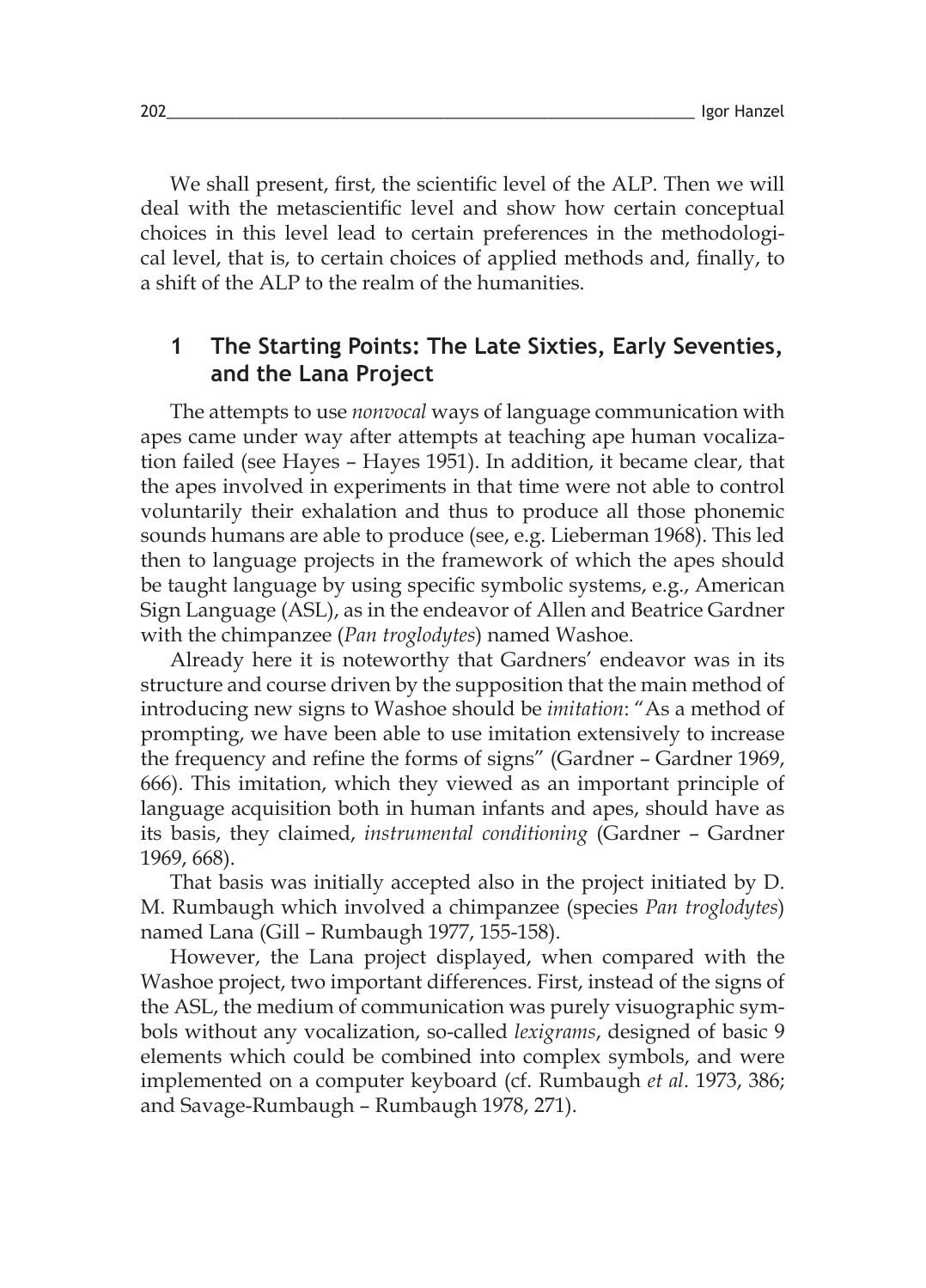By selecting and depressing particular keys on which lexigrams were embossed, Lana could actuate a vending device, controlled by the computer, to provide her with a particular food, e.g., M  $\&$  M, a piece of banana, a sweet potato, etc.

Second, in the project started by D. M. Rumbaugh, Lana was initiated into language not by teaching her from the outset particular lexigrams (like Washoe), but by teaching her whole "stock sentences", e.g., "Please machine give M & M." The ALP with Lana also involved a gradual enlargement of the vocabulary taught to her in such a way that new names of food items to be requested were introduced as well as new types of requests that could be addressed to the machine to provide either a food-type entity or a drink-type entity.

The *results* of the Lana project were twofold. *On the one hand*, Lana manifested skills of learning new lexigrams-words as well as the ability to hold to *syntactical* rules of stringing lexigrams into sentences. She also displayed the ability to apply previously learned sentences to novel situations, e.g., when a new type of food which she was not able to tag by a lexigram was put into the dispenser, she asked for the *name* of the food instead of the food itself (see Gill 1977).

*On the other hand*, the results of the Lana project, together with the results of the Washoe project subject, were subjected to a strong critic by Savage-Rumbaugh. 2 From this critique she drew the following conclusion: "We can find no definite demonstration that Washoe … [and] Lana … used symbols representationally" (Savage-Rumbaugh – Rumbaugh – Boysen 1980, 55), and that "there is no evidence that [they] achieved symbolization proper" (Savage-Rumbaugh – Rumbaugh – Boysen 1980, 60). This critique served at the same time as a starting point for the development of the ALP, now with the chimpanzees (*Pan troglodytes*) Sherman and Austin, and with the aim to find out if apes can come to terms with the semantics and pragmatics of communication.

### **2 The Sherman-Austin Project**

In a series of experiments the apes were split into two subgroups: the event group (Sherman and Kenton) and the label group (Austin and Erika). The difference between these two groups was in the activi-

<sup>&</sup>lt;sup>2</sup> On this critique see Savage-Rumbaugh – Rumbaugh – Boysen (1978) and Savage-Rumbaugh – Rumbaugh – Boysen (1980).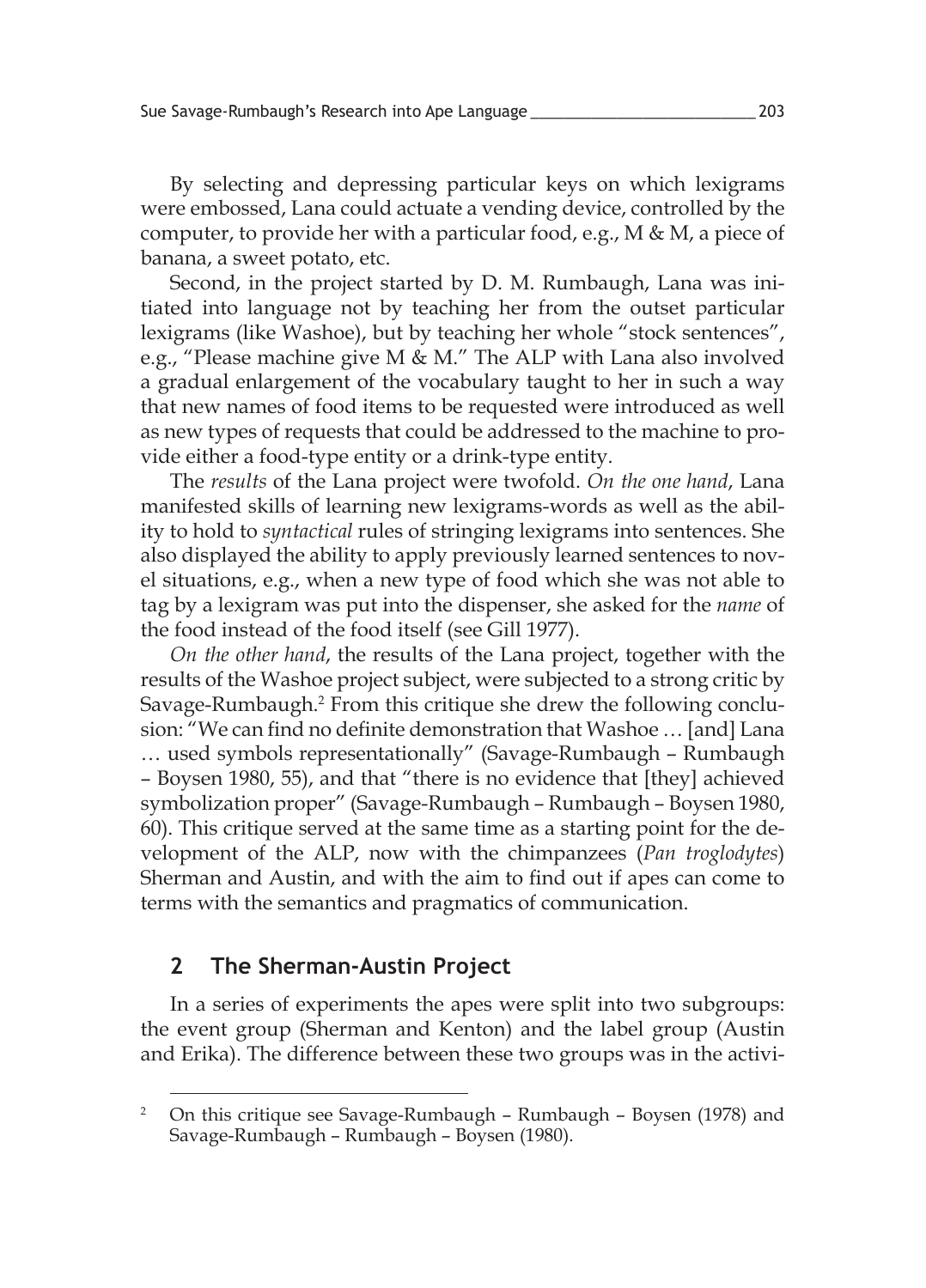ties they were allowed and required to perform. The event group was subjected to an *active* paradigm while the label group to the *naming* paradigm. In the former, after finding in several sessions their members' order of preferences for food types (the order was M & M, sweet potato, chow, juice), the dispensers were loaded with foods/drinks of these types, and they were then tested for their ability to assign to them, while asking the machine for dispensing the respective food, the corresponding lexigram. Initially, only their ability to name just  $M \& Ms$ was tested with only the M & M-lexigram lighted on the keyboard. After this test was mastered in an errorless way, an additional and irrelevant key (whose depression did not yield an M & M) was added to the keyboard. Once the ape was again able to choose the M & M-lexigram with a 90% rate of success, a third key, again irrelevant, was made operational on the keyboard.

In the label group the task was initially to assign the M  $\&$  M-lexigram to the M & M held up by the experimenter; here also the number of irrelevant keys was gradually increased. In case of just one food type, M & M, the results in both groups were very similar. But, once additional lexigrams were introduced, the results were profoundly different. The apes in the event group learned very rapidly the names of all four food types introduced, while in the label group one ape learned to label only two types of food while the other just one. In fact, this latter result held only in the case when the *condition of difference of preference* was at work and the apes from the label group had to choose between two lexigrams for food where one food was much more preferred than the other. But, once that condition was cancelled in such a way that the apes had to choose from two food types for which they had approximately the same order of preference (say, M & M and banana, or, chow and sweet potato), then the apes from the label group failed while those from the event group succeeded.

From the point of view of *theory*, the differences between the event and label groups were interpreted by Savage-Rumbaugh to mean that the apes from the label group simply associated one symbol with a more preferred food and another symbol with a less preferred food. But, they failed to do this once the requirement was to perform the *purely referential operation* of assigning a symbol to a particular food when there were several symbols to choose from. In the case of the event group, its members were stimulated to take an active approach with respect to their environment – to bring the machine to vend a preferred type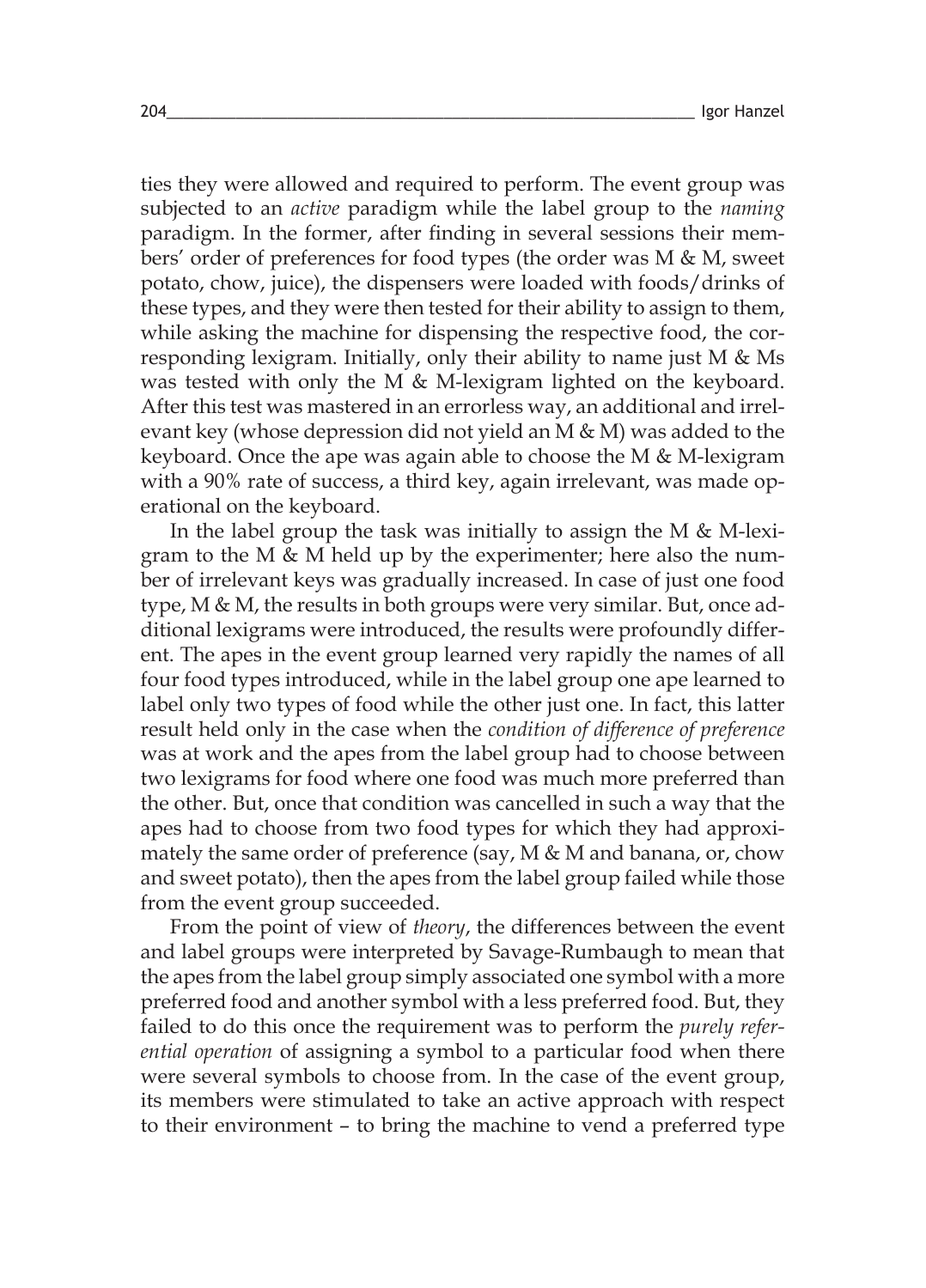of food – by choosing the respective symbol. That encouraged the recognition of the relation of the lexigram to the corresponding food item. However, Savage-Rumbaugh concluded that his relation was *not* recognized by the apes from the event group as one of *reference* because they displayed the following unusual behavior.

They were able to shift in their key-depressing behavior from a lexigram for the more preferred food to a lexigram for a less preferred food once the dispenser – placed in full sight of the apes – ran out of the former *and* its corresponding key was darkened by the experimenter. But, once the dispenser ran out of the more preferred food *and* the corresponding key was left illuminated by the experimenter, the apes persistently continued to press this key even after the machine had already stopped vending the food corresponding to this key. From this odd behavior Savage-Rumbaugh drew the conclusion that at this level of instruction a purely referential capacity (i.e., a one-to-one correspondence between a lexigram and its reference) was still not attained in the apes even from those in the event group. Instead:

their previous training had enabled Sherman and Kenton to encode food desires in a primitive way. … At this point they employed symbols only in a primitive cause-effect manner—just as simple actions like pushing, shoving, or biting can be used to affect another directly—rather than to communicate. (Savage-Rumbaugh 1986, 74)

In order to attain in the chimpanzees a referential capacity, a set of experiments with an intricate structure was devised. Initially, the apes were taught to relate the vending of food with the state of the dispenser in such a way that only one dispenser was loaded – in full view of the apes – so that depressing the correct keys (say, "Please machine give beancake.") yielded the requested food. At the same time, the dispenser was connected to the computer in such a way that once the correct sequence of keys/lexigrams was depressed, the dispenser started to rotate as though it was going to vend the requested food.

When the apes acquired this capability, the number of dispensers was increased to two, one located to the right and the other to the left of the keyboard, and with the key for the food-type in the left dispenser placed on the left side of the keyboard and the key for the food-type in the right dispenser placed on the right side of the keyboard. In this way the apes could coordinate more easily the type of food in a dispenser with its corresponding lexigram. Initially, *both* dispensers were filled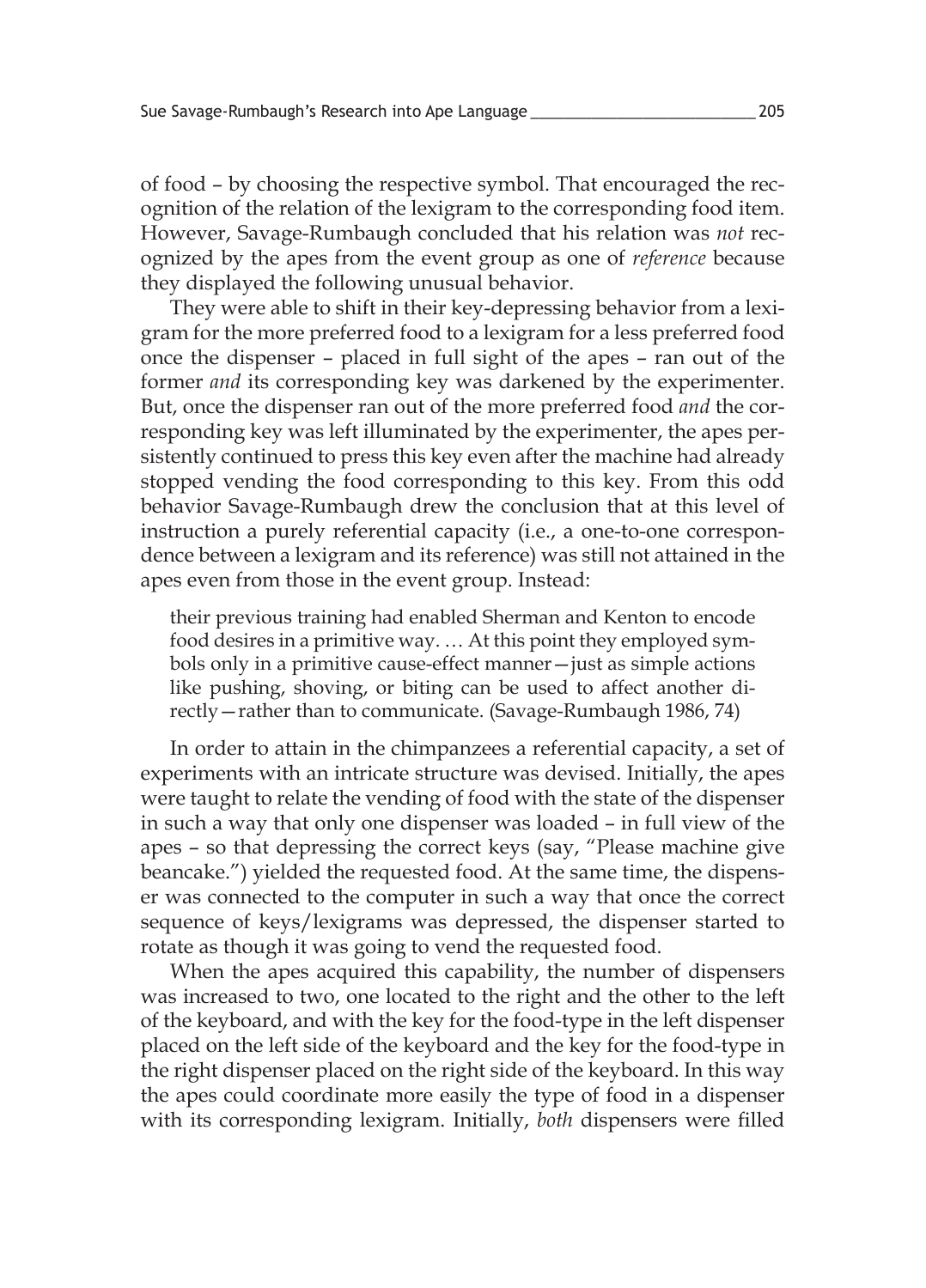with the respective foods and once the chimpanzees mastered the naming task at this level, only one dispenser was filled with food per day, while the other remained empty during the same period of time. So, for example, if one dispenser was filled with pieces of banana and the other was empty, depressing the keys in the sentence "Please machine give beancake" only caused the rotation of the dispenser but no vending.

While till now the task was to teach the apes to correlate a *same-side lexigram with a food-in-a rotating (same-side) dispenser*, once this task was mastered, this complexity was gradually reduced. First, the respective lexigrams were removed from their side-location on the keyboard and randomly distributed on the keyboard, and the apes were then subjected to a series of tests. Once they mastered the correlations in this new arrangement – *lexigram and food in two rotating dispensers* – the number of dispensers was reduced to one, thus eliminating the dispenser factor and reducing the whole experiment exclusively to the semantics of the complex *lexigram-food-type*. After prolonged training the apes were successful in mastering these semantics at a rate of 90% or higher.

The experiments mentioned till were testing for Sherman's and Austin's (possible) *semantic* capacities and skills. Savage-Rumbaugh, however, proposed an additional series of tests aiming at their *pragmatico-linguistic* skills and capacities, that is, tests for "behavior characteristic of true speech episodes in which a listener and a speaker use symbols to control and coordinate each other's behavior in meaningful rule-bound exchanges" (Savage-Rumbaugh 1986, 113).

Initially, the experiment involved only one ape (hereafter,  $A_1$ ) and only one human experimenter (hereafter,  $E_{1}$ ) located in different rooms, each having a keyboard at his disposal. The experimenter baited a container with food from a refrigerator, while being watched by the ape who, however, did not know what particular food was put into the container because his vision was blocked by the door of the refrigerator. Then, the experimenter informed the ape about the content of the container by depressing a key on his keyboard. The ape, once being thus informed, in turn depressed the corresponding lexigram on his own keyboard, and in cases of a match of the lexigram with the food from the container, was rewarded by the experimenter.

What were the results obtained in the Sherman-Austin project? From the point of view of our paper the following three have to be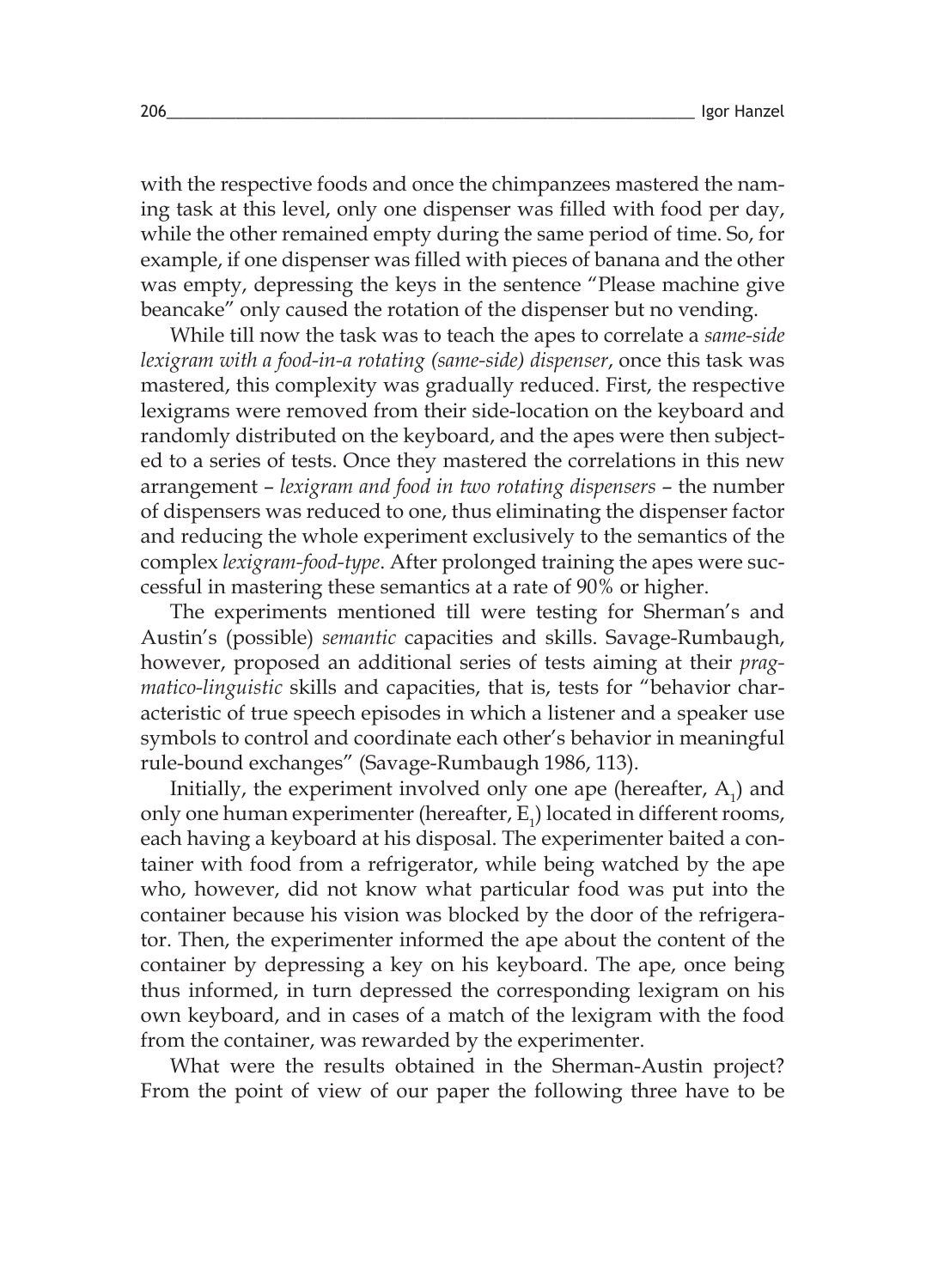mentioned (Savage-Rumbaugh *et al*. 1993, 10-11; Rumbaugh – Savage-Rumbaugh – Washburn 1996, 117-118):

- (1) Chimpanzees have a capacity for *semantics* in the sense that they can assign to symbols their referents in the extra-linguistic world, and they can understand the *meaning relations between the symbols*, even in the absence of their referents;
- (2) they have a capacity for *pragmatics* in the sense that they can communicate mutually by means of symbols, once they develop skills of joint attention and if the environment puts a premium on their mutual cooperation;
- (3) the semantic and pragmatic use of symbols in chimpanzees is the prerequisite for the development of their *syntactic* competencies.

Even with these positive results, the following two "self"-critiques were addressed by Savage-Rumbaugh in the framework of the Sherman-Austin project. First, like in the Lana project, even when the ability to produce symbols was already in place, Sherman and Austin required prolonged and laborious training to display receptive/comprehension skills. Second, even though Sherman and Austin were exposed to spoken English for years, they never comprehended it.

The reasons for that problem and this failure were left unstated in the Sherman-Austin project; a clarification and solution was given only later, in the course of the Kanzi project.

#### **3 The Kanzi Project**

The Kanzi project started initially as an unforeseen consequence of the classical lexigram training to which Kanzi's step-mother Matata – a so-called pygmy chimpanzee/bonobo (*Pan paniscus*) – was subjected. During her training, Kanzi accompanied Matata and was separated from Matata only after reaching the age of 30 months. At this moment, unexpectedly for all the human experimenters around him, he purportedly started to use the lexigrams from the keyboard available to him. From this the experimenters concluded that Kanzi had acquired the ability to use lexigrams just by observing and imitating Matata and not by conditional training. While in the first week of separation from Matata he used 8 lexigrams for designating even absent entities, in the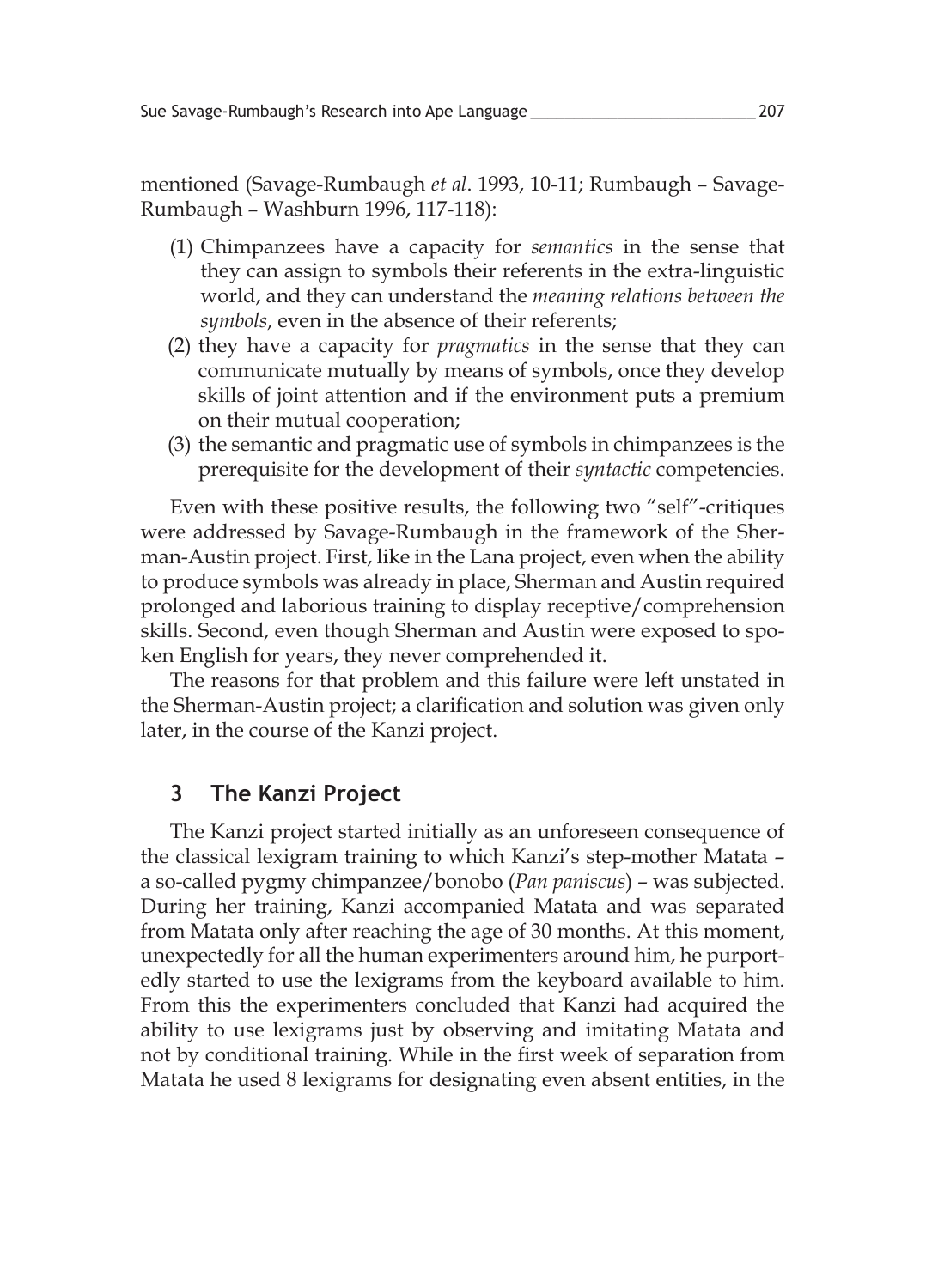16 months that followed his vocabulary – both single words and sets of their combinations – increased substantially. 3

This unusual behavior was caused by a profound change in the way Kanzi and the human experimenters around him interacted. Instead of the explicit training regimen to which Lana, Austin and Sherman were subjected, Kanzi was integrated into a way of life where he moved around in the woods around the language laboratory compound and had to pick up objects he initially indicated by means of lexigrams as placed in certain locations and at the same time was interacting with the experimenters both by means of a mobile keyboard as well as spoken English.

In addition to the discovery that an ape from the species *Pan paniscus* is capable of comprehending communicative symbols not by training but by social integration, the experiments with Kanzi led to the following conclusions:

- (1) This species of ape is capable of comprehension of spoken and synthesized English.
- (2) He acquires lexigrams not only piecemeal but also in sentential complexes.
- (3) He is capable of passing the test for false beliefs, that is, he has a "theory of mind"<sup>4</sup> in the sense that he is capable of knowing not only what is the state of affairs in the world of objects but also what another subject, say, a human experimenter, knows about that state of affairs, even if they mutually differ.
- (4) He is capable of producing stone tools, and he acquired this skill not by means of conditional training but by looking at another subject performing this activity.

In the case of experiments on the comprehension of English, both spoken and synthetized (Savage-Rumbaugh 1987b, 220; Savage-Rumbaugh *et al*. 1985, 184; Savage-Rumbaugh *et al*. 1986, 226–227), it came out that Kanzi was performing substantially better than Sherman and Austin. The propensity of apes of the *Pan paniscus* species to acquire

<sup>3</sup> For a quantification of this increase see Savage-Rumbaugh – Rumbaugh – McDonald (1985, 659-663).

<sup>4</sup> On this term see Premack – Woodruff (1978a) and Premack – Woodruff (1978b). On the results with Kanzi see Savage-Rumbaugh (1997).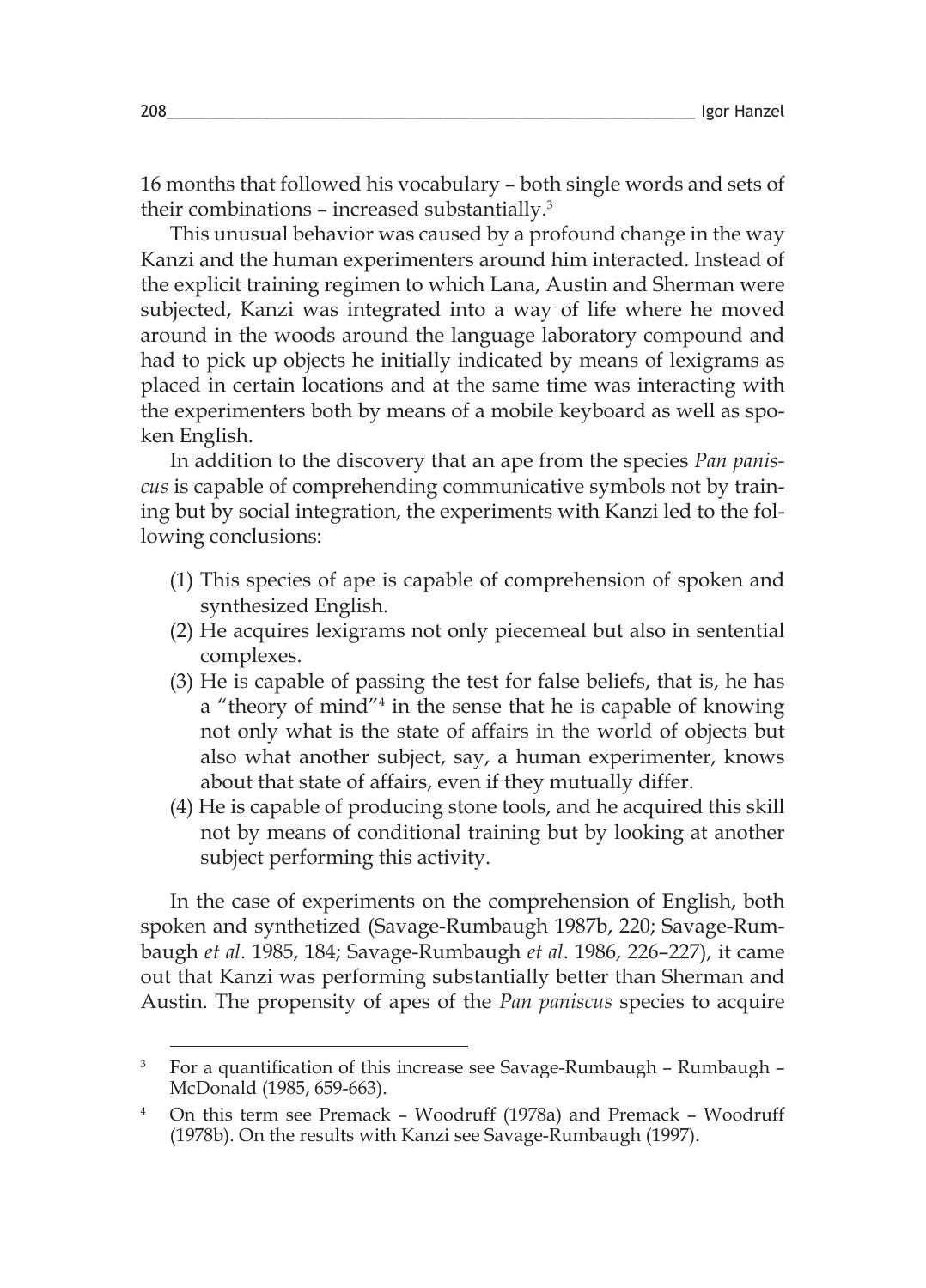symbol comprehension thus seemed to be markedly higher than that of apes from the species *Pan troglodytes*. There are at least two possible explanations: the basis of this difference is the difference given universally between these species and thus having the origin exclusively in *phylogeny*, or it is given exclusively at the level of *ontogeny* of the particular apes involved in the experiments. Savage-Rumbaugh, in order to test these competing hypotheses, created an experimental set up where the possible *differences in ontogeny* between a bonobo, on the one hand, and a chimpanzee, on the other, were eliminated by subjecting both to the same socializing conditions starting from the same age. This was accomplished by simultaneously teaching language skills to two apes of nearly same age – Panzee (*Pan troglodytes*) and Panbanisha (*Pan paniscus*) – from early infant age by means of observation. This enabled them to show the similarities as well differences<sup>5</sup> between the *Pan* species. From the point of view of this paper the most important convergence is that both displayed *comprehension of spoken English*. Thus the mystery that surfaced in the Sherman-Austin project, namely, why these two apes had a comprehension of spoken English at the level of chance, found its natural solution. Both were introduced into an environment with spoken English too late in their ontogeny.

In another series of tests, in order to test Kanzi's ability to comprehend sentence, he was (at the age of six) subjected to 310 utterances in English – each composed of two or more words – having the nature of requests. These requests were also performed by the experimenters on a keyboard, and the result quantified was Kanzi's appropriateness of response to these requests. From these 310 utterances, whose structure is given in Table 5, Kanzi responded appropriately to 298 (Savage-Rumbaugh 1987b, 232). 6

<sup>5</sup> For intraspecies differences in the genus *Pan* see Sevcik – Savage-Rumbaugh (1994), Brakke – Savage-Rumbaugh (1995), Brakke – Savage-Rumbaugh (1996), and Savage-Rumbaugh – Rumbaugh – Fields (2006).

<sup>6</sup> A-frame stands for a location in the woods where a hut with an A-shaped roof was located; childside is the location in the laboratory where research with children was carried out. "Would you like to ball chase?" stands for a situation when Kanzi picks a ball, goes with it to the keyboard and comments "chase."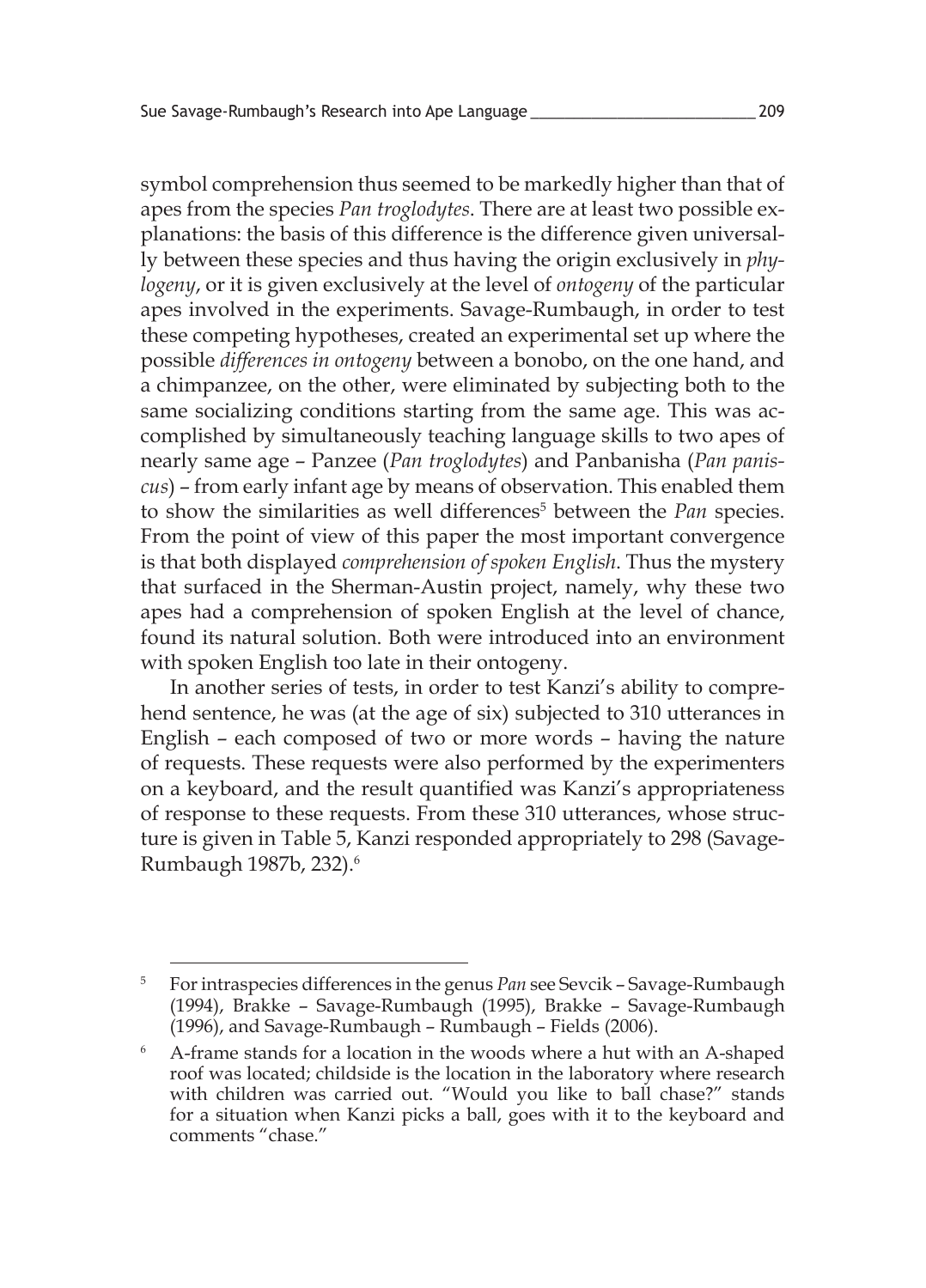| <b>Sentence Types Directed</b><br>to Kanzi | <b>Examples</b>                             |
|--------------------------------------------|---------------------------------------------|
| Action-Object                              | Would you please carry the straw?           |
| Object-Action                              | Would you like to ball chase?               |
| Object-Location                            | Would you put some grapes into the pool?    |
| Action-Location                            | Let's chase to the A-frame.                 |
| Action-Recipient                           | Kanzi, chase Kelly.                         |
| Action-Object-Location                     | I hid the surprise by my foot.              |
| Object-Action-Location                     | Kanzi, the pinecone goes in your shirt.     |
| Action-Location-Object                     | Go to the refrigerator and get a tomato.    |
| Agent-Action-Object                        | Jeannine hid the pine needles in her shirt. |
| Action-Object-Recipient                    | Kanzi, please carry the cooler to Penny.    |
| Action-Recipient-Object                    | Go play with the dogs on the childside.     |

Table 1: Utterance types and their examples addressed to Kanzi

Once Kanzi's ability to comprehend complex sentences surfaced, Savage-Rumbaugh brought in another subject, namely, a human infant named Alia (between 18 and 24 months of age during the test period). The aim here was to compare Kanzi's (at the age of 8 years) and Alia's abilities to comprehend novel English sentences with varying lexical units and syntactic construction, where both from an early age were exposed to both spoken English and lexigrams. Due to these commonalities of treatment (Savage-Rumbaugh *et al*. 1993, 24):

both species respond[ed] by learning how to (a) decode sounds into word units, (b) map these word units onto real-world cause-andeffect relations, (c) reconstruct the rules governing the combinatorial usages of different classes of these word units, and (d) use these relations and units in a productive manner to change the behavior of others so as to suit their own interests.

Savage-Rumbaugh and her collaborators then concluded the following (Savage-Rumbaugh *et al*. 1993, 98):

The clear outcome from the present study is that two normal individuals of different ages and different genera (*Homo* and *Pan*) were remarkably closely matched in their ability to understand spoken language. A 2-year-old human female and an 8-year-old bonobo male demonstrated that, under relatively similar rearing circumstances and virtually identical test conditions, they could compre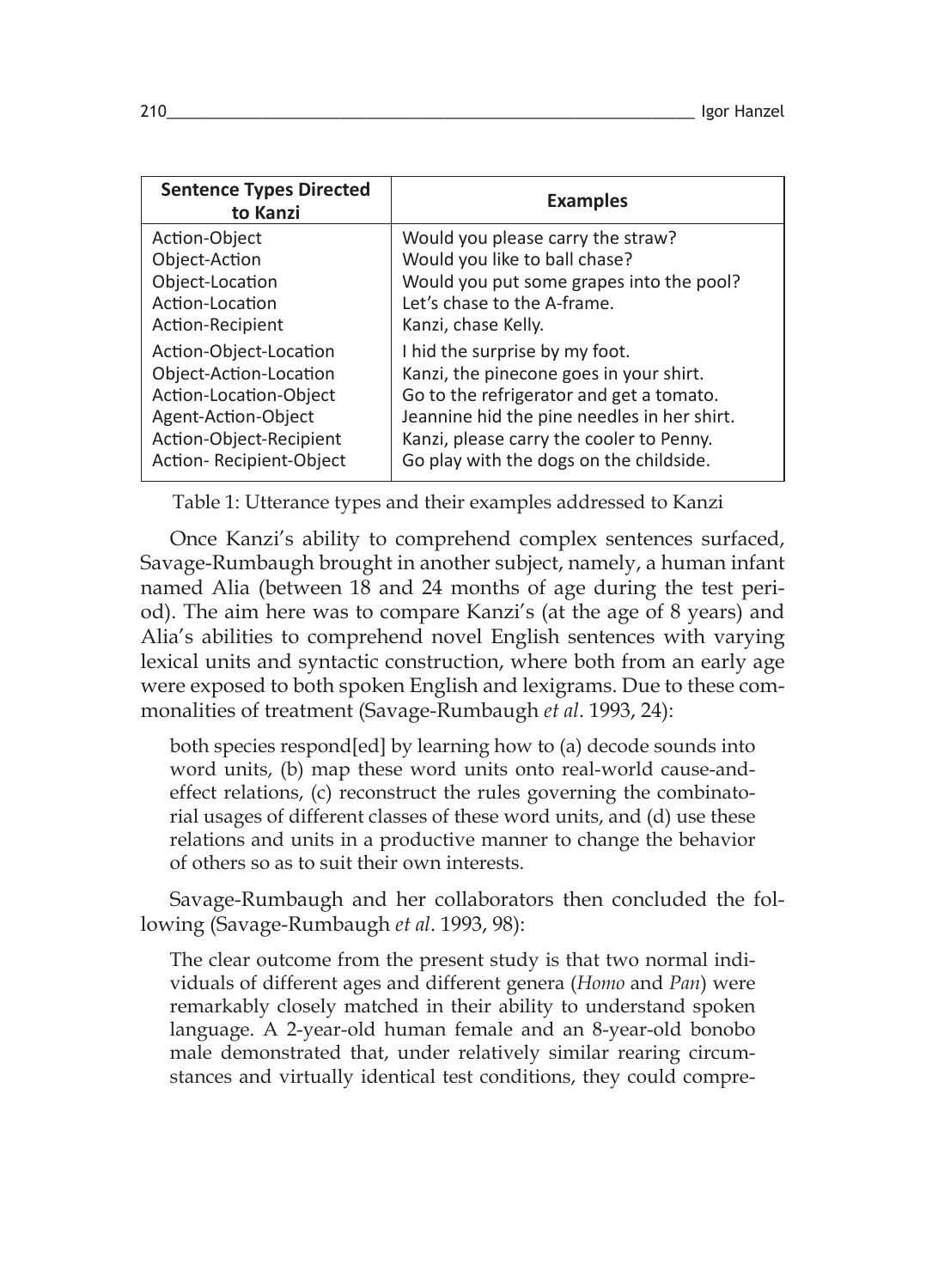hend both the semantics and the syntactical structure of quite unusual English sentences.

The results of the Kanzi project can be summarized as follows (Rumbaugh – Savage-Rumbaugh – Washburn 1996, 119; Savage-Rumbaugh – Shanker – Taylor 1998, 207; Savage-Rumbaugh 1987a, 289):

- (1) In both bonobos and chimpanzees, language skills appear spontaneously without formal training in the following order: first, comprehension of spoken words, then, comprehension of lexigram symbols and, finally, productive use of lexigrams.
- (2) These comprehension skills involve the ability to understand novel words as well as sentences.
- (3) They can learn to differentiate English phonemes and can understand their combination to be words.
- (4) They know the written symbol that corresponds to many of the spoken words, and they can use this symbol.
- (5) They have not produced any speech that is interpretable as English words.
- (6) They have not progressed in the development of language skills at the rapid space displayed by normal human beings.

# **4 Methodology: From Behaviorism to Narrative Ethnography**

Let us now move from the level of science of the ALP to that of *methodology* involved in ALP, because only by their analysis can one understand the basis and framework of the methods employed in the empirical theory.

The *pragmatic dimension of language* is understood by Savage-Rumbaugh as mutual communication of the subjects involved and aimed at entities in the extra-linguistic sphere (Savage-Rumbaugh 1990, 66). Such an understanding can be represented as follows (S<sub>i</sub> and S<sub>j</sub> stand for subjects involved in communication):<sup>7</sup>

<sup>&</sup>lt;sup>7</sup> We put meaning here as a mediating link, as Savage-Rumbaugh takes it into account Savage-Rumbaugh – Brakke (1990, 316).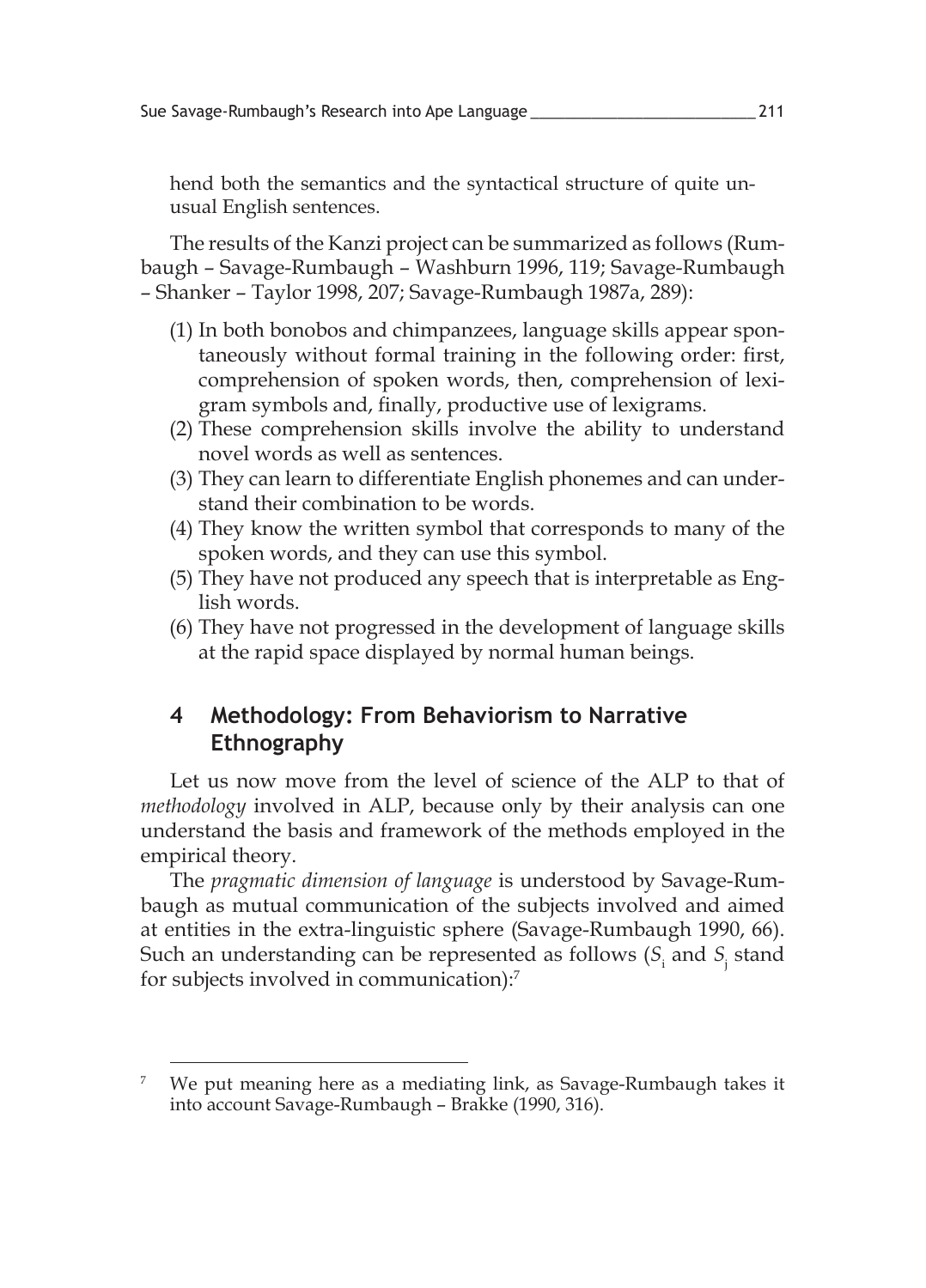

Figure 1: Savage-Rumbaugh on the pragmatics of language

This scheme enables to understand how in the framework of the ALP the respective experimental methods were developed, namely, based on reduction—as shown above—and by *variations* of the elements given in the language complex as symbolized in Figure 1.

In case of the Lana project targeting initially her syntactical skills, the mutual relations of lexigrams were varied by the experimenters. In the case of the Sherman-Austin project, in addition to these skills, semantic skills were also tested, in that (a) the number and types of symbols were varied with respect to pregiven reference(s) in such a way that a choice was provided from a set of symbols composed exclusively of lexigrams, or from a set composed of both lexigrams and photographs, or from a set composed of spoken English words combined with lexigrams, or exclusively from spoken English words; (b) the entities from which the apes could choose as references of pregiven symbols were varied both in number and type (e.g., food-items, inedible items); (c) the variation on the side of reference was also accomplished in such a way that a complex was experimentally constructed and then either reduced or further complicated in order to pinpoint by training and testing apes' referential capabilities; (d) apes' ability to comprehend the direction of relation in the language complex was tested by moving (i) from a reference (presented to the ape by a human experimenter) to its symbol (which was to be *produced* by the apes), or (ii) from a symbol (produced by the experimenter and communicated to the apes) to its reference (which was to be *picked up* and *presented*/*given* by the apes to the experimenter).

So, for example, in the experiments described above where the apes were split up into two groups: the event group and the label group, Savage-Rumbaugh applied the technique of *experimental reduction/clo-*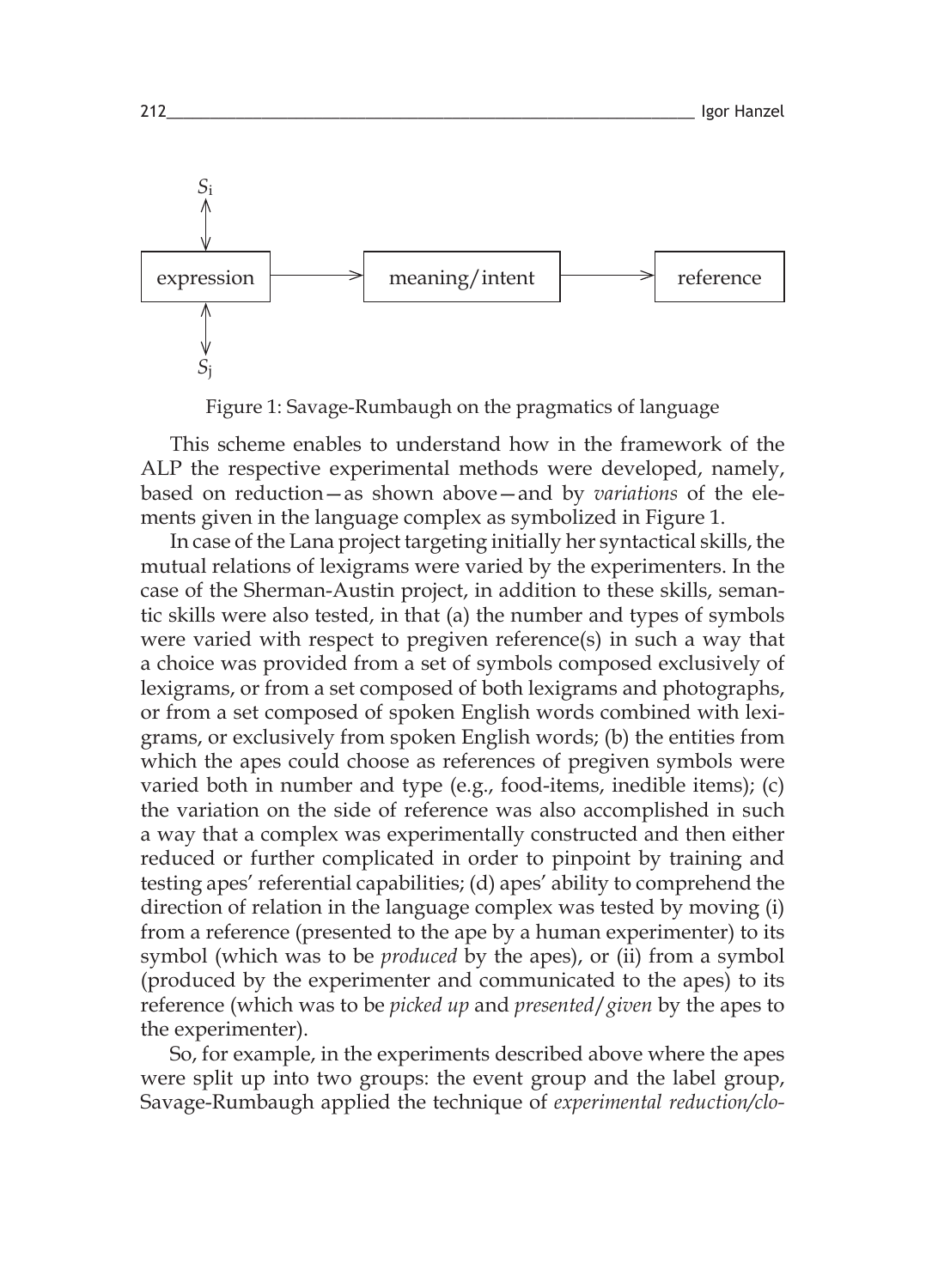*sure*<sup>8</sup> (see Figure 2) of a complex initially composed, on the one hand, of foods of certain types to which different preferences were assigned by the apes, and, on the other hand, a set of lexigrams from which they had to choose. The reduction/closure performed stood for the replacement of those foods by foods of other types where their mutual difference in order of preference was eliminated. Thus, the apes were – by means of closure/reduction – purportedly led by the experimenters



Figure 2: Operation of experimental closure/reduction

<sup>&</sup>lt;sup>8</sup> On the concept of closure see Pawson (1989).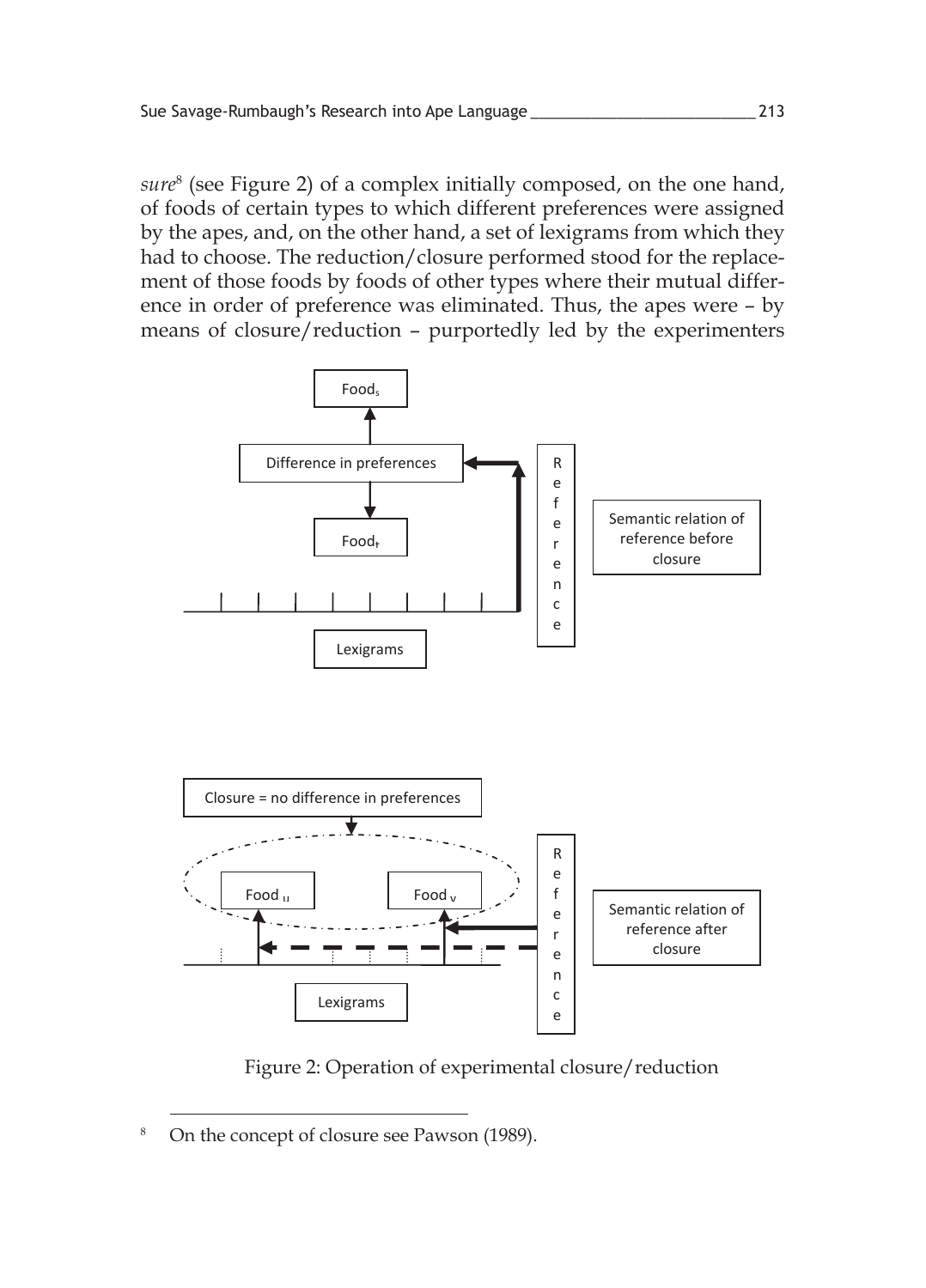into a situation were only the *purely semantical relation of the foods to their corresponding lexigrams was given while the mediating and interfering nonsemantical condition of a relation of preference to food types was eliminated*.

In the experiments with Austin and Sherman described above and involving the rotating dispensers, Savage-Rumbaugh proceeded from the methodological point of view by a *method of a successive reduction of experimentally produced complexes to their – from the point of view of the aims of the respective experiments – basic relations to be trained and then tested for their presence*.

In addition to the gradual shift at ALP's meta-scientific level from syntax via semantics to pragmatics, another shift happened, namely, the shift of the ALP into the realm of humanities. This shift appeared in a discussion of Savage-Rumbaugh concerning her own behavioristic approach to language, which she, at least partially, initially held.

As early as 1978 she and D. M. Rumbaugh put *cognition and generalization linked to language learning* into mutual opposition with *reinforcement and conditioning of behavior linked to language learning* as follows (Rumbaugh – Savage-Rumbaugh 1978, 120):

Cognition, the one ability absolutely essential to language, is held by the authors to be an advanced form of intellectual function that provides for the perception of relationships among the attributes of diverse things and events. … cognition can and does result in major alterations of an organism's behavior patterns, not through the arduous selective reinforcement of certain responses at the expenses of others, but rather because of new comprehensions or understandings that come about through the emergence of perceived relationships. Based on generalized experience … an organism becomes cognitive in its functioning.

All learning holds the potential for enhancing adaptation through behavioral alterations. … classical and instrumental learning result in behavioral alterations through selective reinforcement of certain behaviors, at times in combinations or chains, the behaviors so "learned" are essentially basic to the response repertoire of the organism. Conditioning can and does alter the morphology of responses and the occasions for selected responses to be manifest; however, conditioning does little more than to rearrange the basic response elements of an organism's capacity and their probabilities.

Both spoke in this article in favor of the former approach and set as their aim to find out if the cognitive and generalization capabilities, once linked with language acquisition, could be traced in the apes involved in the ALP.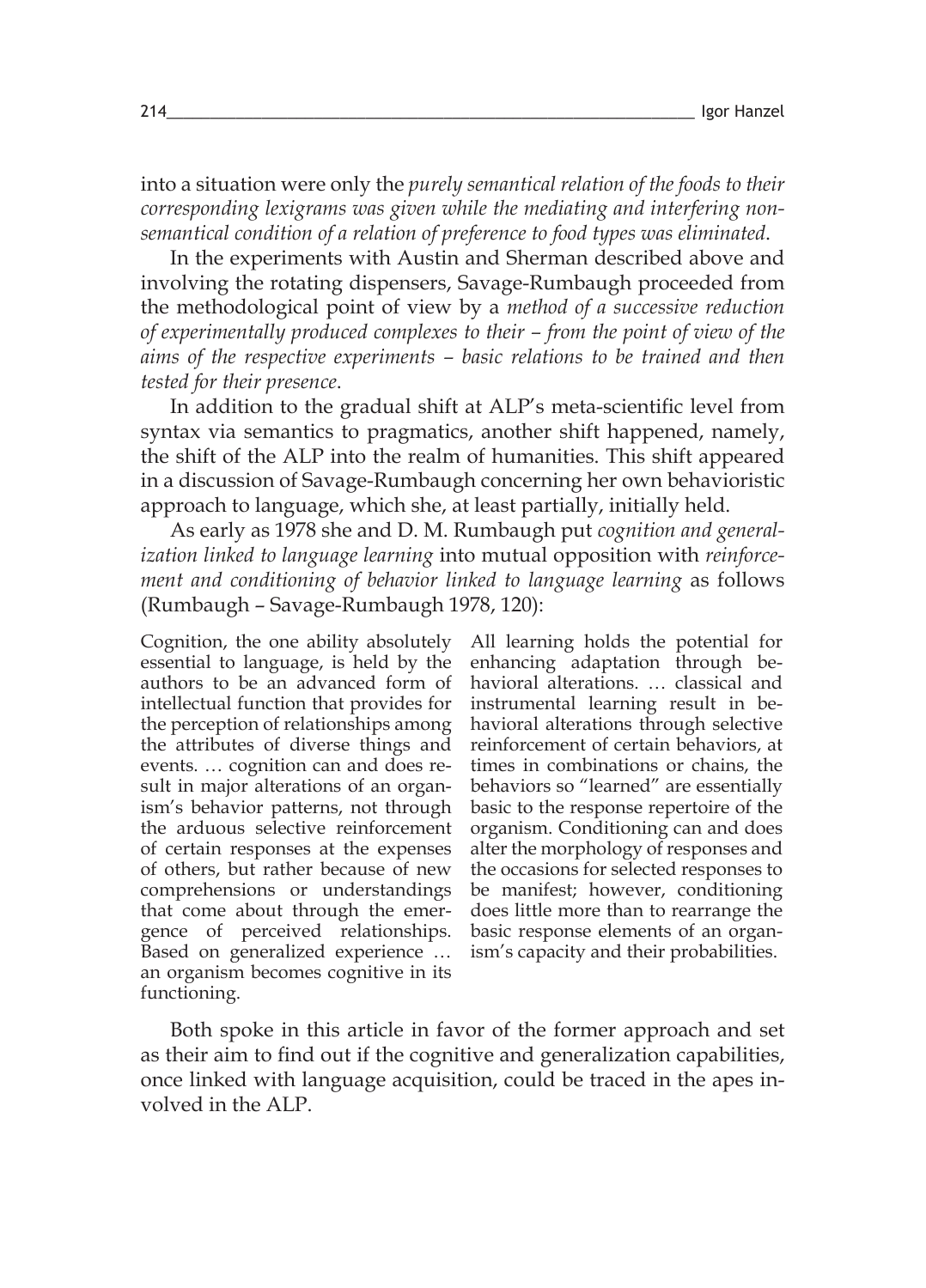However, contrary to the views presented in this paper, Savage-Rumbaugh published another, later article (1984) that claimed to show that "the behavior-analytic framework, and the procedures devised to produce language-skills in apes, provide strong support for several of the major positions set forth in Skinner's (1957) *Verbal Behavior*" (Savage-Rumbaugh 1984, 223). However, a careful analysis of this article brings to the surface rather ambiguous results. *On the one hand*, she shows how the arrangements of experiments with Sherman and Austin correspond to an implementation of Skinner's terminology.

*On the other hand*, she has to acknowledge that "[c]ommunication as a process, is not dealt with in all detail in *Verbal Behavior*" (Savage-Rumbaugh 1984, 244), and "[u]nfortunately, Skinner does not go on to provide a vocabulary that does apply to the phenomenon of communication" (Savage-Rumbaugh 1984, 244). At the same time she quotes from Skinner, who brings in the concept of *intentionality* – namely *belief* – in order to conceptualize the behavior of a listener with respect to a speaker.

A departure from her attempts to conceptually unify intentionalistic and behavioristic approaches at the meta-level can be traced to her (1993) article, where she conceptualizes *reference* as that to which one points, to which one draws attention; "a specific thing, idea, goal or particular activity that is desired etc." (Savage-Rumbaugh 1993, 460), while the *act of reference* "is assumed to be an intentional act that is carried out for a specific purpose" (Savage-Rumbaugh 1993, 460) and which always takes place between individuals "sentient of the nature of the communicative system that they employ" (Savage-Rumbaugh 1993, 460).

This shift from a behavioristic to an intentionalistic conceptualization finds its continuation in (Rumbaugh – Savage-Rumbaugh – Washburn 1996). Here, for the first time, it is viewed as a turning away from a *natural-science-research paradigm*, because the behavioristic approach is now understood as an extension of concepts and research methods of physics and chemistry into the realm of life. This extension, however, brings in concepts and methods that are alien to life, while life is at the basis of the existence of animals and humans. The *methodological* consequences are then spelled out by Savage-Rumbaugh as a critique of the means available to *Science*, where Science is understood as the sum of accepted methods of her time in primate behavioral research (Savage-Rumbaugh 1999, 115). The critique runs as follows: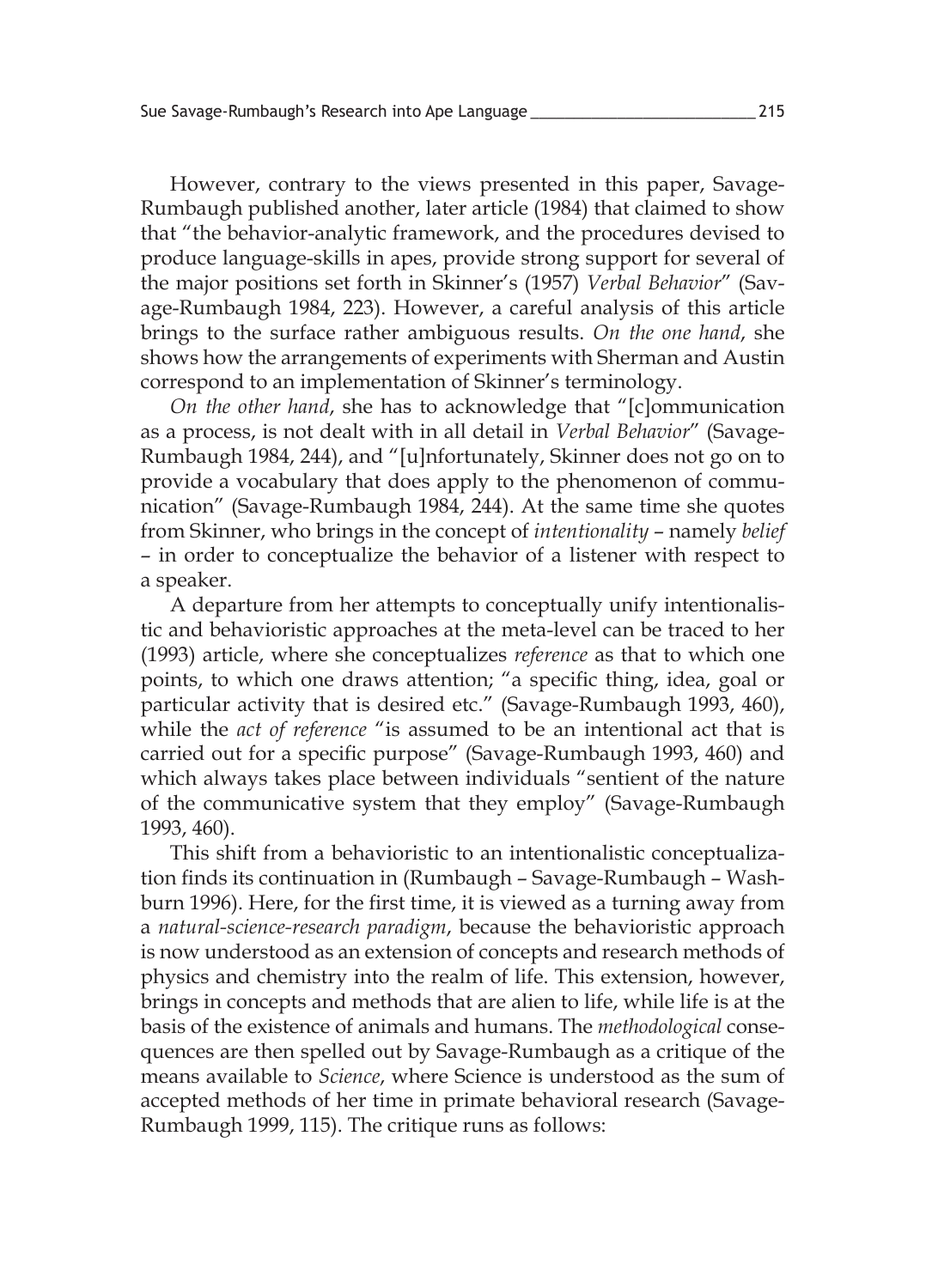The real difficulty here is that living organisms do normally interact, and the "observer" stance is not the same as the "participant" stance. We cannot treat primates like particles of matter, for which the mixing and treatment procedures of one chemist can be replicated by those of another. Primates have memory, and the history of one's past interactions determines the nature of future interactions. One participant is not equal to another because their histories are not equal. And an observer is not equal to a participant because an observer stands outside. … In the arena of ape language, the participants are also the researchers. There are no other "observers" standing by observing the participants. … Observers, by themselves, cannot change Kanzi's perception of the woods, nor can Kanzi's behavior change their perceptions. Thus a true observer would never encounter the effect of language. By the current standards of Science, I must have an observer of all my actions and all Kanzi's actions in order to validate any report. … Kanzi and I, however, are not like vials of sodium and chloride waiting to interact, unaffected by whatever means is used to join us or to watch us. We are constantly interacting, and the nature of our interaction is affected by the observer. Moreover, each observer affects the nature of that interaction differently. … Thus Science, as currently structured, will not take the participant's account and does not recognize as real the effect of the observer. (Savage-Rumbaugh 1999, 161-162)

The final meta-scientific and methodological shift in Savage-Rumbaugh's ALP came in the form of a turn towards *narrative ethnography*. 9 Its focus is the conduct of life of both and humans living together in a *Pan*/*Homo* culture, where through

the living of a joined life, one learns about shared emotions, shared intentions, shared goals, shared perceptions of time, shared ethical norms, shared health and shared illness, and shared mythologies,

<sup>&</sup>lt;sup>9</sup> On narrative ethnography see Tedlock (1991) and Tedlock (2004). "Some fieldworkers have used the term narrative ethnography to highlight *researchers*' narrative practices as they craft ethnographic accounts. This use features the vibrant interplay between the ethnographer's own subjectivity and the subjectivities of those whose lives and worlds are in view. These ethnographic texts … take special notice of the researcher's own participation, perspective, voice, and especially of his or her experiences in relation to the experiences of those being studies" (Gubrium – Holstein 2008, 251).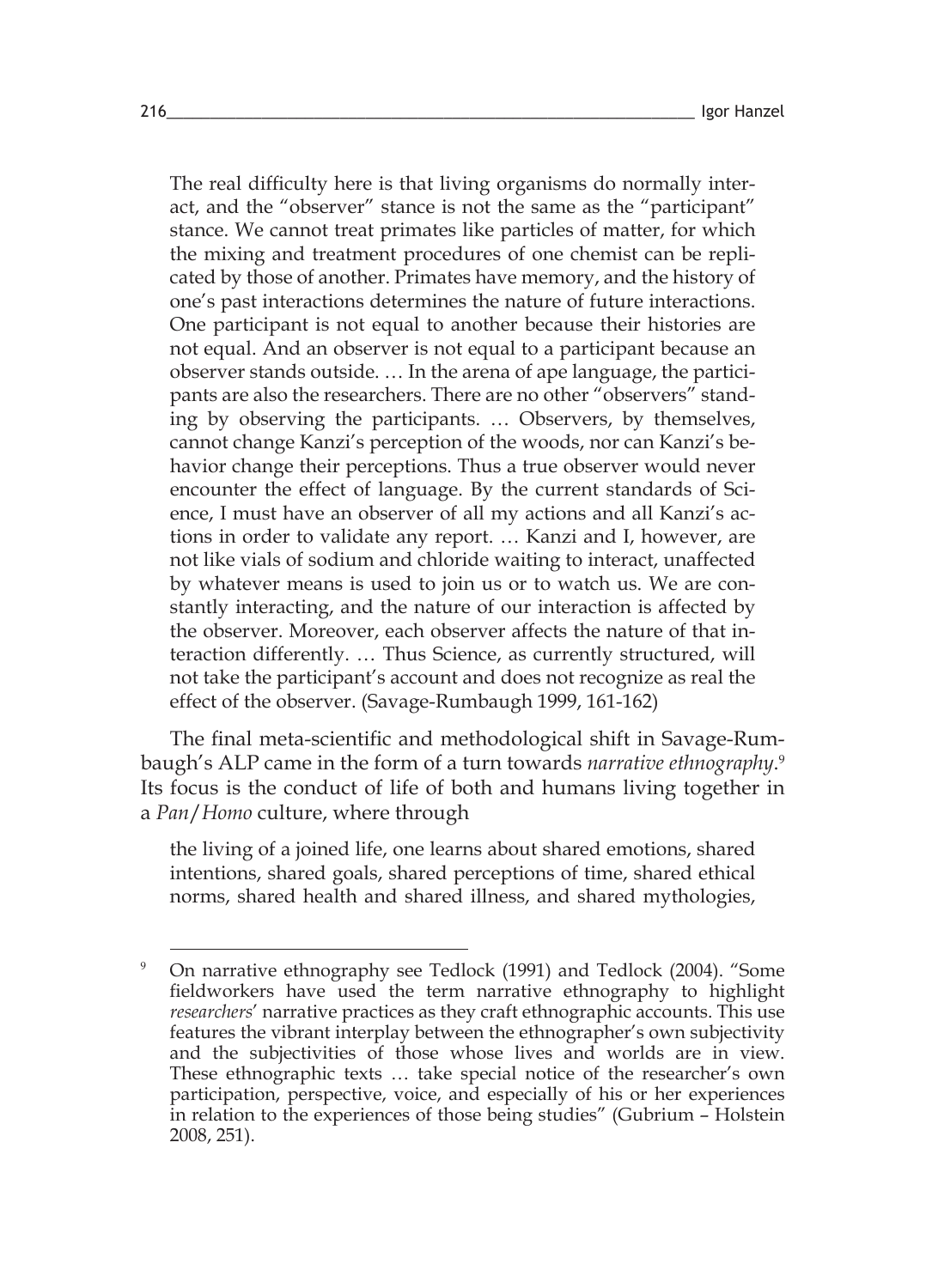among many other culturally instantiated ways of being. These shared perceptions of reality serve as a sort of clay from which the events of daily living become co-molded and co-interpreted. Experiential knowledge of these events becomes verifiable through simple daily acts of joint living and joint engagement. This happens as it does because if perceptions emerge that prove to be inaccurate, nearly all attempted joint actions will fail. (Savage-Rumbaugh *et al*. 2005, 312-313)

From the point of view of *methodology*, this argues for the scientific superiority of "participant-based ethnographic studies" (Savage-Rumbaugh *et al*. 2005, 311) that rely "upon insight, intuition, and analysis of the observers, who are … participant observers in the classical anthropological tradition. Narrative accounts, by definition, describe events. They do not predicate events, nor do they focus upon quantitative data" (Savage-Rumbaugh – Fields 2006, 223).

At the same time, the turn of the ALP to narrative ethnography represents a *sociocultural perspective*; "We seek to innovate … [by] emphasizing ethnographic facts of a Pan/Homo society that speak to the socio-historical heritage of Soviet psychology spearheaded by Vygotsky, Leont'ev, and Luria" (Fields – Sagerdahl – Savage-Rumbaugh 2007, 164).

Based on that turn and that perspective, she and her collaborators draw the conclusion that the ALP for a long time was based on at least four incorrect suppositions. First, it was supposed that the testing language of human experimenters was somehow *neutral* in respect to the subject-matter – "objects  $(=$  apes)" – to which it was applied in research. Second, it was not realized that the subject-matter to which it was applied was *also a language*. Third, it was not realized that Savage-Rumbaugh and, for example, Kanzi were communicating in the testing language, e.g., when the former explained to the latter the experimental arrangements, the language to be tested was much simpler than the testing language (Fields – Sagerdahl – Savage-Rumbaugh 2007, 182-183). This thus should witness "[t]he absurdity of ape language research" (Fields – Sagerdahl – Savage-Rumbaugh 2007, 182) in its *pre-ethnographic form*; the latter being characterized also *as science in its objectivistic claims* that Savage-Rumbaugh and her collaborators refuse to accept: "Our view is not the classic one of studying what is 'out' there according to one or another disciplinary perspective" (Savage-Rumbaugh *et al*. 2005, 312).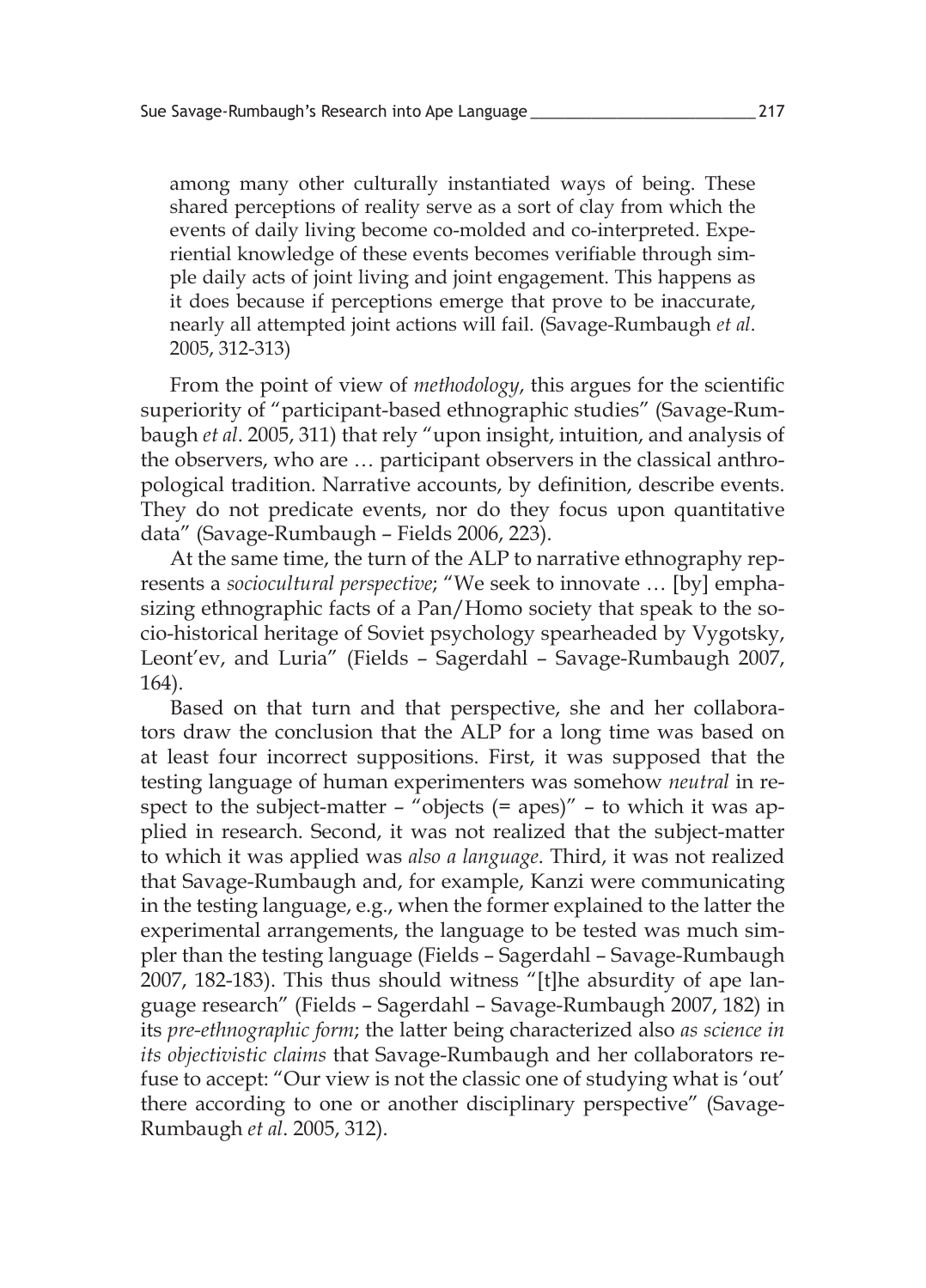Fourth, the dominant view was that experiments with apes should yield predictably similar results, that is, they should lead to the discovery of *universals of behavior* independent of the rearing background of these apes (Savage-Rumbaugh *et al*. 2005, 312). Contrary to this, once the shift to narrative ethnography with its sociocultural perspective took place, the ALP held to the view that experiments with subjects from different, particular *Pan*/*Homo* cultures will yield different results. With respect to Kanzi's stone tool-production, whose results lacked the features of stone tools produced in the Oldowan period, this means that

[f]rom a postmodernist's view, there is nothing universal about the cultures that produced Oldowan technologies … The absence of Oldowan features in our stone tools is meaningless, unless one assumes that God is broadcasting Oldowan algorithms and you simply have to have the right kind of humanlike brain to access this universal. (Savage-Rumbaugh – Fields 2006, 240)

## **5 Critique**

With the foregoing as relevant background, let us now offer a *critique* of Savage-Rumbaugh's most recent methodological views. In her analysis of how to understand the communicative systems of primates she states that one faces a problem similar to the following:

what would happen if a scientist tried to decode an unknown human language by looking only at the relationship between the words of a speaker and the behavior of the listener. … If an outside observer does not understand any of the words, nor even whether one is hearing individual words as opposed to phonemes, it is impossible to rely upon the correlations between the words of the speaker and the listener to gain an understanding of the meaning of the sounds emanating from the speaker. (Savage-Rumbaugh *et al*. 1996, 173)

An additional problem comes in due to the fact that even an

[i]increasingly sophisticated grammatical analysis cannot provide greater insight into the basic phenomenon of symbolic communication, because the meaning transferred by the words often does not lie in grammar but in the mutually understood intent of the speaker. (Savage-Rumbaugh *et al*. 1996, 173)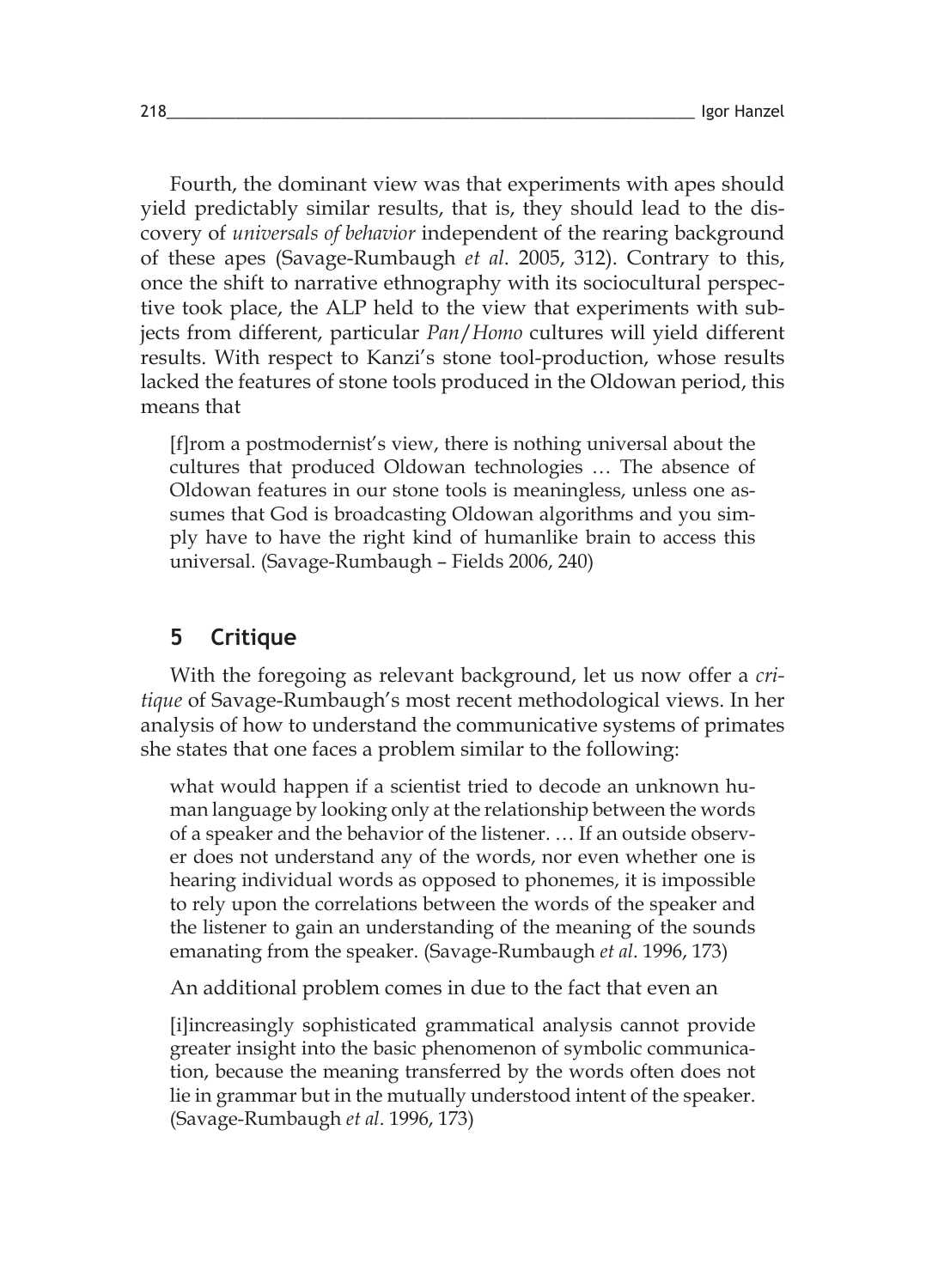A possible *way out* of these problems in the study and discovery of symbolic communication in non-human primates could be to approach it in the same way as we approach symbolic communication in our own species, namely, *via language*. This, then, means that the "primary problem, that of breaking into language," can be accomplished only via *language* (Savage-Rumbaugh *et al*. 1996, 174). Thus, one faces here a "chicken-or-egg" problem: *in order to trace and study language in any species — human and/or nonhuman — one already needs language*.

Accordingly, since symbolic communication is by its very nature permeated with *intents*, Savage-Rumbaugh emphasizes that our "current analytical and quantitative methods determining whether or not a purported 'fact' about animal communication is verifiable" do not allow us to break into that circle. Furthermore, we lack "the scientific tools to decode the communicative systems of other species in an objective manner" (Savage-Rumbaugh *et al*. 1996, 175). As a result, she proposes the following alternative method of approaching and identifying the language in a non-human species (Savage-Rumbaugh *et al*. 1996, 175):

- 1) The scientist asks: "If an ape … were to have a language, what might it look like?"
- 2) The scientist then asks: "What might an ape … need to do that would require a symbolic system of communication?"
- 3) If the scientist succeeds in discerning a form of behavior in apes that requires language, then he/she could then investigate into their particular actions.

However, if one takes a closer look at the methodological norms proposed by Savage-Rumbaugh, one finds that she has not really proposed a way out of the circle of language. Even in step #1, above, she implicitly presupposes that anyone who tries to locate a language in the realm under investigation *already knows in advance at least what language is*. The same holds for the proposal listed under step #2. Only by knowing what language is can one know what types of behavior could involve language. Stated otherwise, *it is not possible, by using a language free of concepts referring to language – that is to say, from the position of an outside observer not employing language as a research "instrument" – to discern behavior in apes that requires language*.

This norm has to be stated even more robustly, in the case of attempts to track language in another species and establish intra-species communication: *One needs both the mastery of language and a meta-reflec-*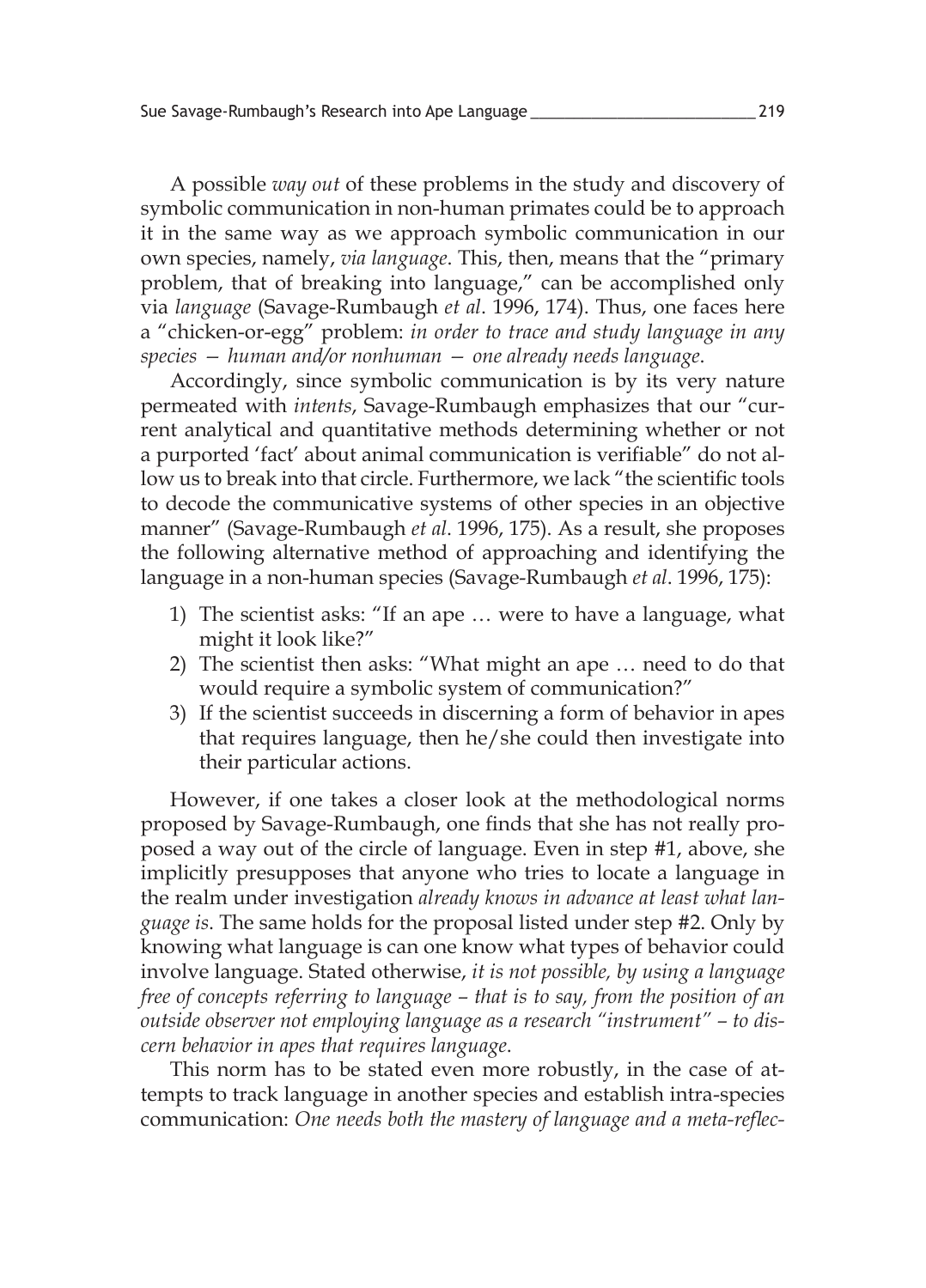*tion on language in order to find out whether language is present in the "alien" species under investigation*.

As a test of our critique of Savage-Rumbaugh's proposals in the realm of methodology of the ALP, let us analyze her articles Savage-Rumbaugh *et al*. (1996) and Savage-Rumbaugh (1998), where she deals with the attempts to trace symbolic communication in feral bonobos. The issue at stake was to find out if separate subgroups of bonobos belonging to one group communicate when moving on the ground in a dense forest. The type of movement, the forest's presence, and the distance between the subgroups precludes both gestural and vocal symbolic communication. The task was to explain how it is possible that even in the absence of these two types of communication, still the subgroups were able to keep track of each other by some form of knowledge. The presence of the latter was evidenced by the fact that the subgroups always reunite at some distant feeding or nesting sites and usually take the same path to these sites. Now, the question for Savage-Rumbaugh was whether that knowledge was passed on from one subgroup to another by some form of communication. In order to answer this question, Savage-Rumbaugh drew on the knowledge given to trackers that guided her in the forest. The trackers were able to follow the routes of the subgroups by identifying vegetation altered by the bonobos in the following ways: (i) plants' leaves were tamped down by the bonobos' feet, (ii) branches were broken off and stuck perpendicularly into the ground, and (iii) plants were smashed in the middle of the path pointing in one direction (Savage-Rumbaugh 1998, 163).

Based on the identification of these alterations, Savage-Rumbaugh then stated the following methodological generalization:

To determine if symbols are being utilized, it is essential to begin by looking for some sort of telling pattern in the occurrence of events. If a pattern of similar symbolic events exists across many dissimilar instances, can a symbol system be assumed to be operative? This is true of human communication systems as well as those of bonobos. For example, one of the communication systems used by the trackers was vegetation-based. … This system was very inconspicuous, both by its nature and by the manner it was in which the trackers left the signals. The meanings of such symbols could not have been deciphered without the extensive effort had not the trackers explained it. A language-based explanation of a symbol defines for the listener the regularities of occurrence that are permitted for that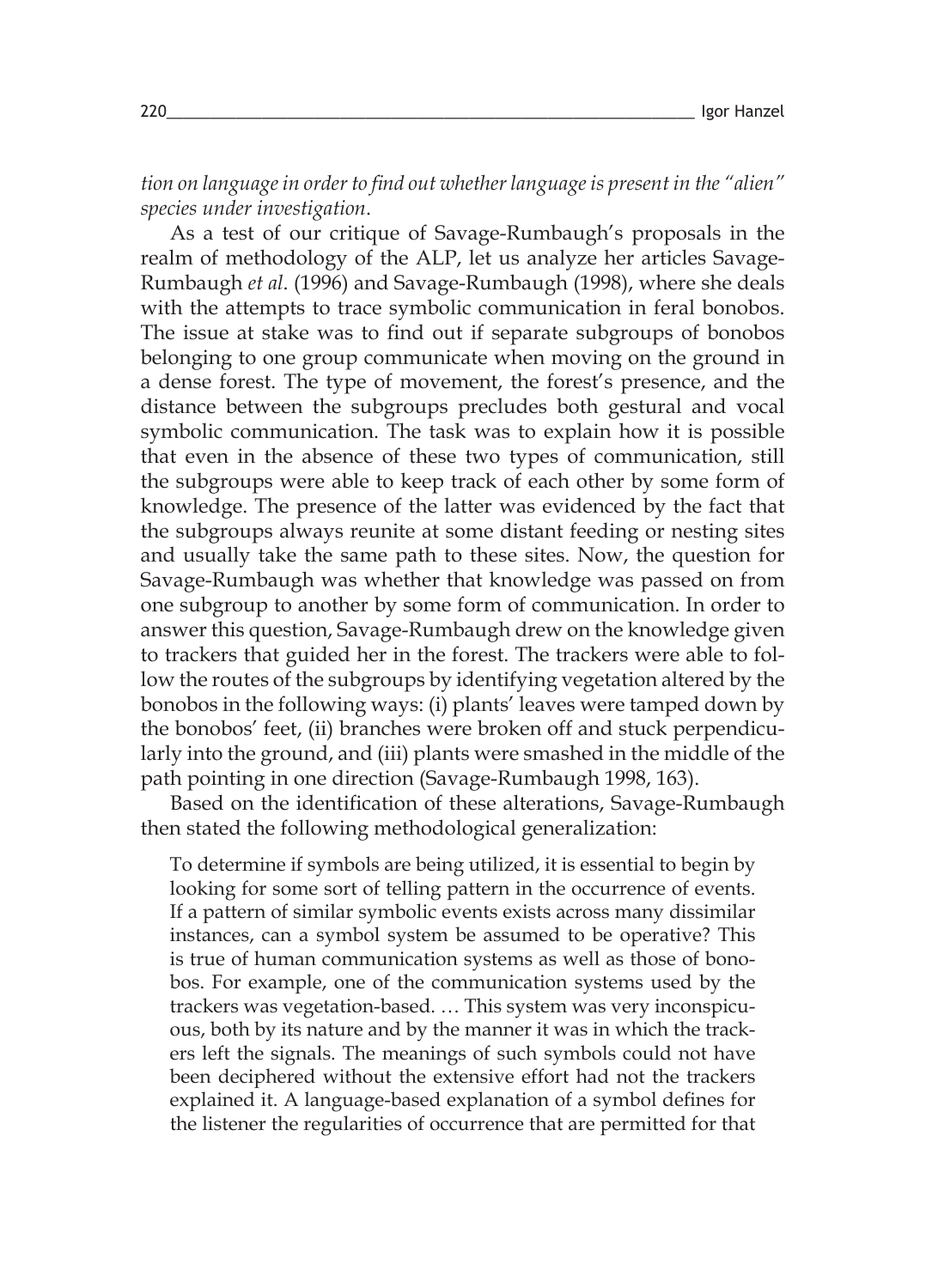symbol and thereby the events to which it can be linked and which define its meaning. Lacking a bonobo translator, one can only work diligently to try to discover any patterns of regularity for oneself. … Imagine trying to determine the pattern inherent in Morse code without knowing the language in which it was being sent. (Savage-Rumbaugh *et al*. 1996, 179)

But, this means that *only a being already using symbols for communication* (i) *can use symbols – in a meta-reflective move – to identify a symbolic pattern in a set of otherwise different events*; (ii) *knows what are the regularities of occurrence permitted for particular symbols, that is, he/she knows what are their respective meaning/intent and reference*. Finally, only by fulfilling conditions (i) and (ii) can the being (iii) *function as a translator*. In the example given above, the trackers functioned for Savage-Rumbaugh and her collaborators initially as a bridge into the (possible) communication between the bonobo subgroups, that is, as translators for feral bonobos.

Let us now turn to Savage-Rumbaugh's view that one lacks "the scientific tools to decode the communicative systems of other species in an objective manner" (Savage-Rumbaugh *et al*. 1996, 175), as well as her claim that "[o]ur view is not the classic one of studying what is 'out' there according to one or another disciplinary perspective" (Savage-Rumbaugh *et al*. 2005, 312).

If our critique above applies, then this means, first, that the attempts to find out if another species is (capable of) using a language have an *objective aim* – to find out a state of affairs in that species and what one can use in order to reach that aim is, and in fact can only be, language. This, in turn, means that in the process when a species' language should identify and recognize the existence and structure of another species' language, this identification and recognition not only yields claims with a pretension to *objectivity* and *truth* but also with an *essentialist* pretension. 10 The basic concepts and rules of the former language should reconstruct the rules at work in the latter language; *the former should lock on the latter by means of understanding*. Contrary to this, in the natural sciences (e.g., physics, chemistry) hypotheses are stated that initially do *not* have any objectivistic/essentialist pretension: the hypotheses with their concepts are introduced, initially, as pure *conventions* because they need not lock on to (understand) a pre-existing language system in the realm under investigation.

Here we draw on Habermas (2001, 9-10).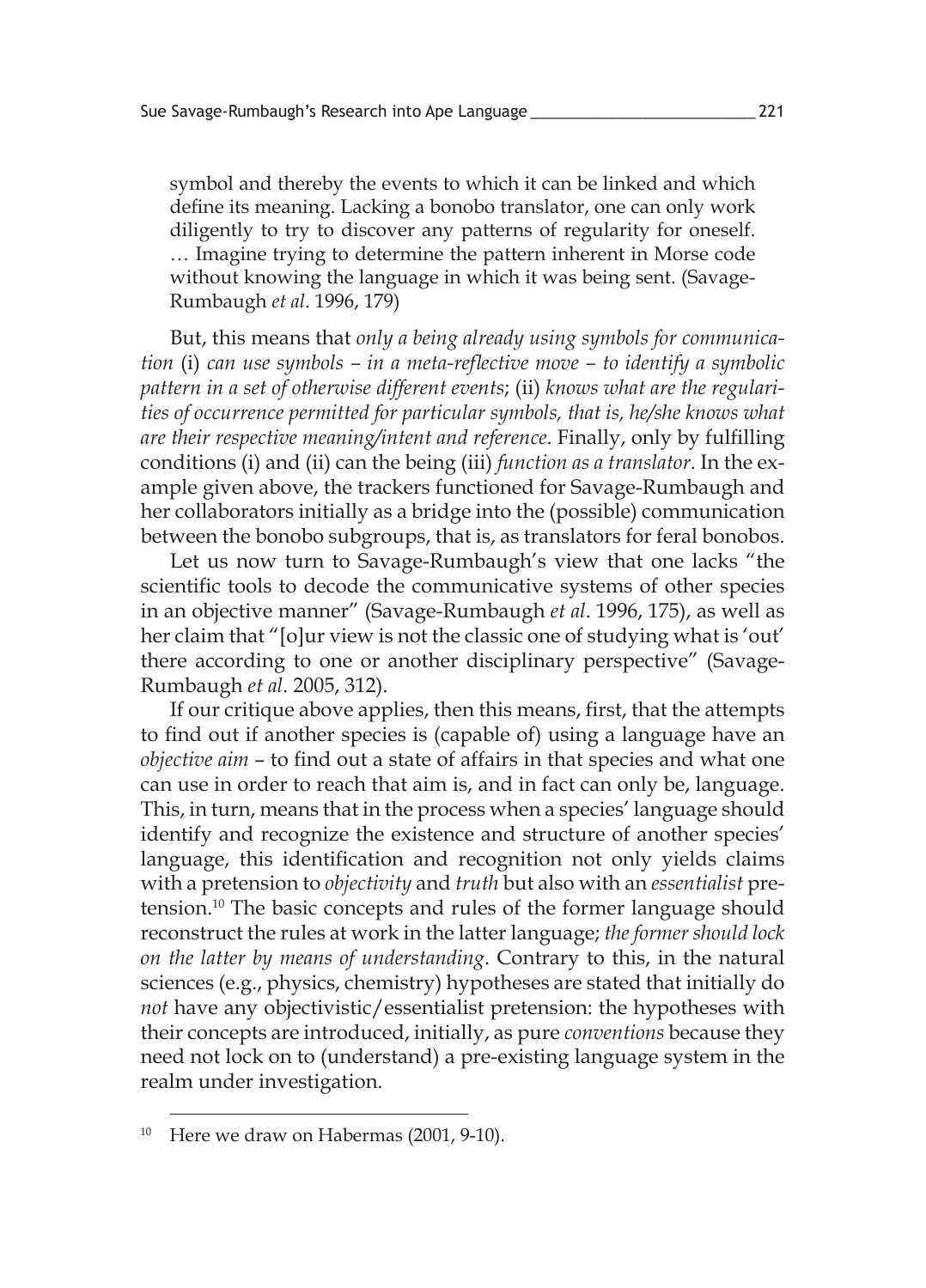Second, the issue of objectivity and the need to apply natural and technical sciences to the realm of intra-species communication also surfaces when one looks at the history of the ALP from the early 1970's on. In order to find out if apes are capable at all of symbolic communication with humans and comprehension of spoken English, a great deal of effort was vested into finding ways to bridge the *somatic differences between the apes and the human experimenters which distorted their (possible) mutual communication*. This means that the claim that the ALP is part of the humanities, and that it proceeds by the methods of narrative ethnography, has as its background the (successful) attempts to restore the somatically distorted intra-species communication by the employment of technical means having their origin in the natural/technical sciences (e.g., the implementation of the lexigrams in the computers and their display on monitors).

The methodological theories that put into opposition natural/technical sciences and humanities in the field of ape language research do not reflect the fact that all actual communication involves the employment of bodies. 11 This fact is usually hidden in the background in the case of *inter-*species communication, but surfaces when one deals practically/experimentally with attempts at *intra-*species communication.

Let us, finally, turn to the above mentioned denial of the existence of *transcultural universals*. The central question – with respect to that denial – for Savage-Rumbaugh and her collaborators is as follows: "Are there limitations to great ape cognition that are not culturally based? Is brain size and/or brain wiring a basic constraint in some yet unexplained way?" (Savage-Rumbaugh *et al*. 2005, 324). The answer they give runs as follows:

We know that human children who suffer hemispherectomies at an early age still acquire language and human culture … even though their brains are half the normal size and clearly must become differently wired. These simple facts point us in a new direction of selfunderstanding and awareness. They emphasize the strength of cultural realities … Minds do not arrive preformed and minds do not emerge in precise stages. Minds are bended and folded by culture forces that are operating at a level we are only beginning to understand. (Savage-Rumbaugh *et al*. 2005, 324)

 $11$  On this see Krüger (1999) and Krüger (2010).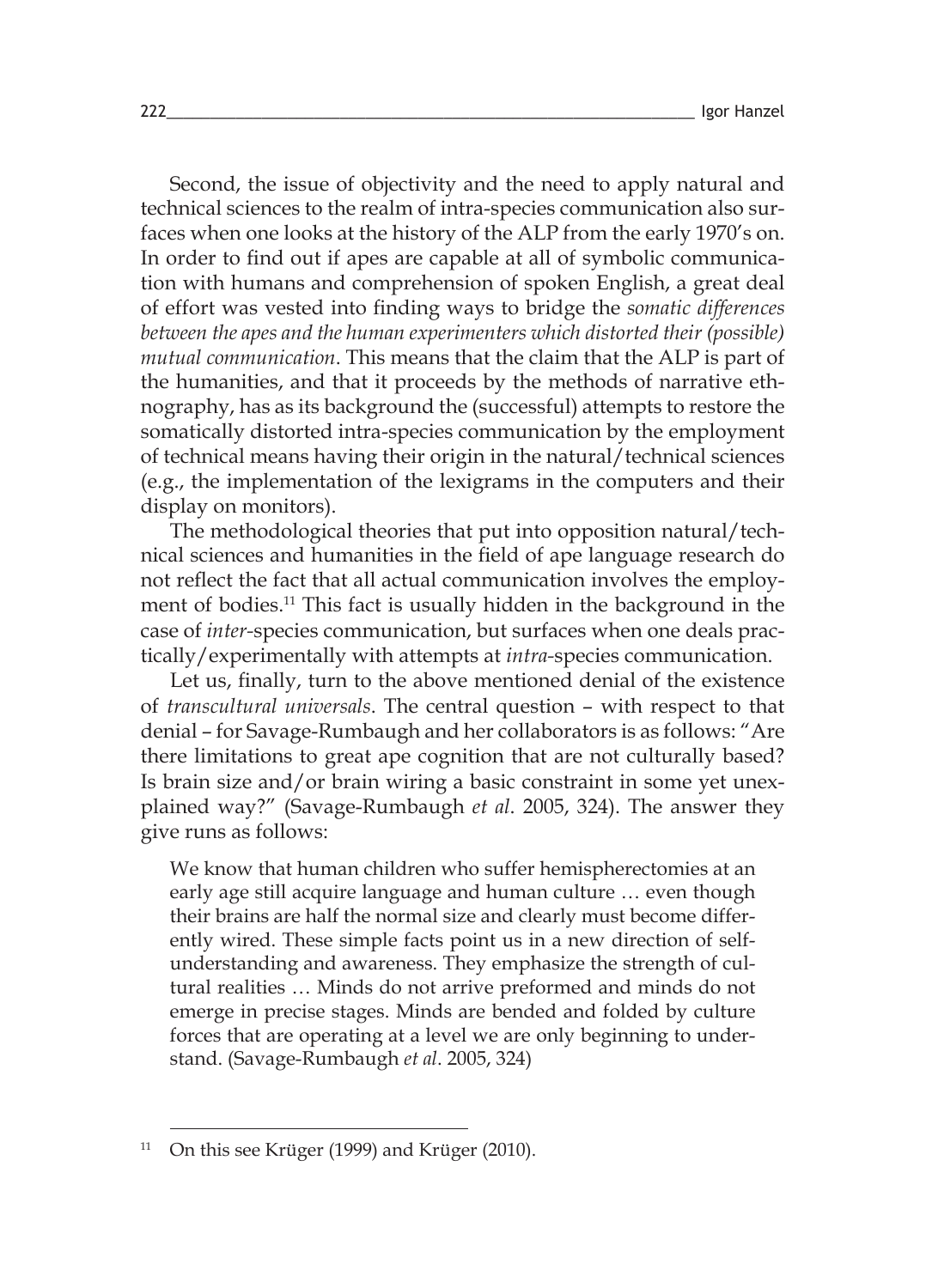But, this answer hopelessly contradicts the results of experiments accomplished in the framework of the ALP, namely, those comparing the cognitive/linguistic capabilities of Alia and Kanzi were compared. The human infant took off in its development at a rapid space at the age between 2½ and 3 years, and clearly left behind the cognitive/linguistic capabilities of Kanzi (at that time already over 8 years old). *The elimination of differences in the sociocultural rearing conditions between Alia and Kanzi – on which those experiments were based – points to differences in universals given in the bonobo species and Homo species*. So, since these universals cannot belong to a single socio-cultural matrix, they can be explained only phylogenetically "as biological adaptation in the sense of an explanation by means of the theory of natural evolution" (Krüger 2010, 130), that is to say, *not by concepts of sociocultural disciplines but of natural science disciplines*. And these universals can be viewed as enabling structures, in the sense that they *enable* but *do not determine* such phenomena as intentionality and inter- and intra-species mutual understanding and communication. 12 This view, in turn, leads to a new direction in research that by its nature is of the *non-natural-science type*, namely, research into what those universals *enable* and what they *block off* in the sense of a comparison of intra-species *differences* in the early (infant) ontogeny of cognition, learning, tool-use, language, etc. This is the path taken by Michael Tomasello and his collaborators,<sup>13</sup> starting in the 1980's. Unhappily, a meta-scientific and methodological analysis of their findings is beyond the confines of the present paper.

*Department of Logic and Methodology of Sciences Faculty of Philosophy Comenius University Gondova 2 818 04 Bratislava Slovak republic hanzel999@hotmail.com* 

#### **References**

Brakke, K. E. – Savage-Rumbaugh, E. S. (1995): The Development of Language Skills in Bonobo and Chimpanzee—I; Comprehension. *Language and Communication* 15, 121-148.

<sup>&</sup>lt;sup>12</sup> Here we draw on H.-P. Krüger's (2010) where the German term "Ermöglichkeitsstrukturen" is introduced for these structures.

<sup>13</sup> On this see, for example, Tomasello (2008).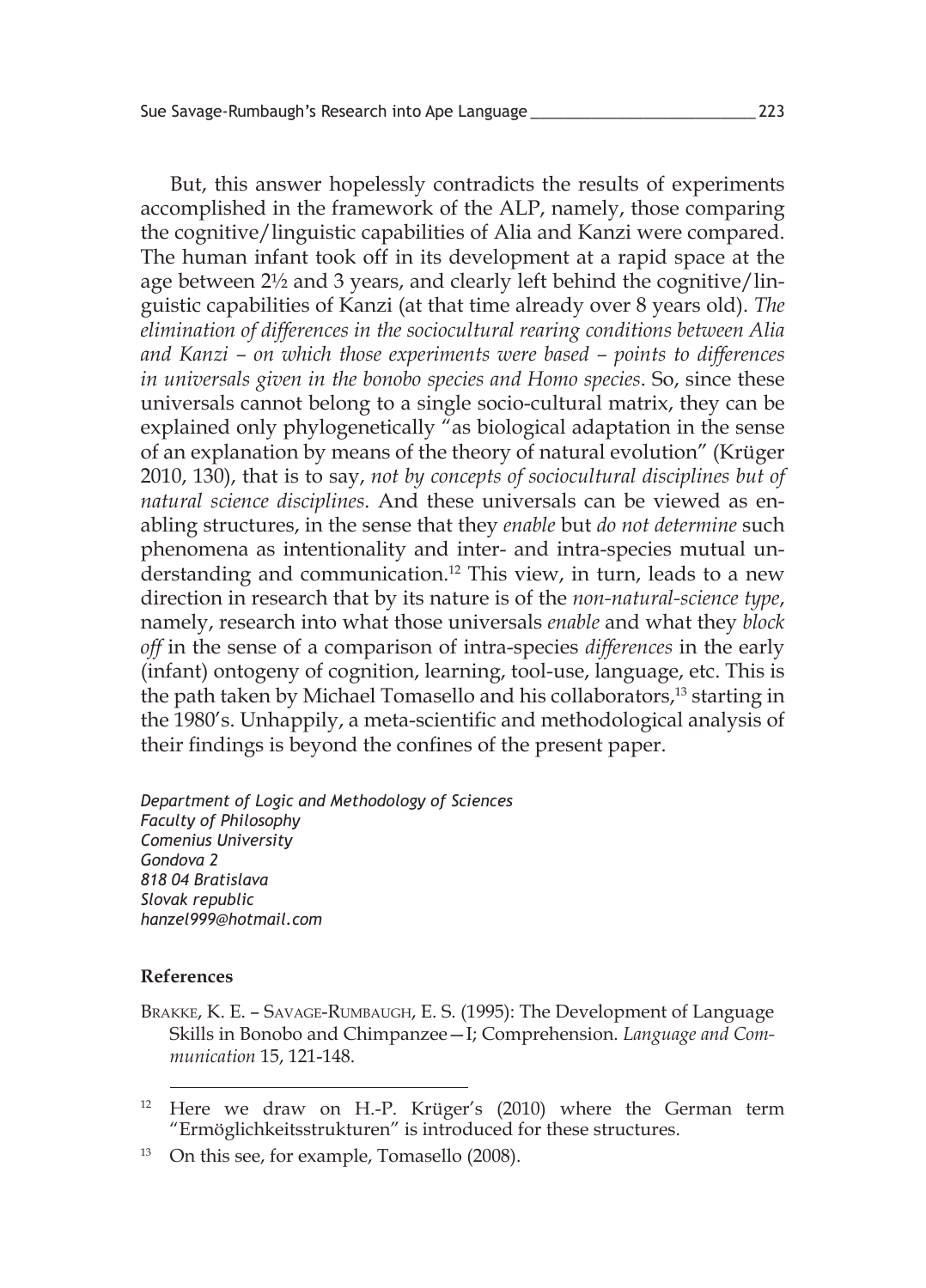- Brakke, K. E. Savage-Rumbaugh, E. S. (1996): The Development of Language Skills in Bonobo and Chimpanzee—II; Production. *Language and Communication* 16, 361-380.
- Fields, W. M. Sagerdahl, P. Savage-Rumbaugh, E. S. (2007): The Material Practices of Ape Language Research. In: Valsinen, J. – Rosa, A. (eds.): *The Cambridge Handbook of Sociocultural Anthropology*. Cambridge: Cambridge University Press, 164-186.
- GARDNER, R. A. GARDNER, B. T. (1969): Teaching Sign Language to a Chimpanzee. *Science* 165, No. 3894, 664-672.
- Gill, T. V. (1977): Conversations with Lana. In: Rumbaugh, D. M. (ed.): *Language Learning by a Chimpanzee*. New York: Academic Press, 225-246.
- Gill, T. V. Rumbaugh, D. M. (1977): Training Strategies and Tactics. In: Rumbaugh, D. M. (ed.): *Language Learning by a Chimpanzee*. New York: Academic Press, 157-162.
- Gubrium, J. F. Holstein, J. A. (2008): Narrative Etnography. In: Hesse-Biber, S. – Leavy, P. (eds.): *Emergent Methods*. New York: Guilford, 241-264.
- Habermas, J. (2001): *On the Pragmatics of Social Interaction*. Cambridge (MA): MIT Press.
- Hayes, K. J. Hayes, C. (1951): The Intellectual Development of a Home-Raised Chimpanzee. *Proceedings of the American Philosophical Society* 95, 105-109.
- Krüger, H. -P. (1999): *Zwischen Weinen und Lachen*. Berlin: Akademie Verlag.
- Krüger, H. -P. (2010): *Gehirn, Verhalten und Zeit*. Berlin: Akademie Verlag.
- Lieberman, P. (1968): Primate Vocalizations. *Journal of the Acoustical Society of America* 44, 1574-1584.
- Pawson, R. (1989): *A Measure for Measure*. New York: Routledge.
- Premack, D. Woodruff, G. (1978a): Does the Chimpanzee Have a Theory of Mind? *Behavioral and Brain Sciences* 4, 515-528.
- Premack, D. Woodruff, G. (1978b): Chimpanzee Problem-Solving. *Science* 202, No. 4367, 532-535.
- Rumbaugh, D. M. (ed.) (1977): *Language Learning by a Chimpanzee*. New York: Academic Press.
- Rumbaugh, D. M. *et al*. (1973): Computer-Controlled Language Training System for Investigating the Language Skills of Young Apes. *Behavior Research Methods and Instrumentation* 5, 385-392.
- Rumbaugh, D. M. Savage-Rumbaugh, E. S. (1978): Chimpanzee Language Research. *Behavior Research Methods and Instrumentation* 10, 119-131.
- Rumbaugh, D. M. Savage-Rumbaugh, E. S. Washburn, D. A. (1996): Toward a New Look on Primate Learning and Behavior. *Japanese Psychological Research* 38, 113-125.
- Savage-Rumbaugh, E. S. (1981): Can Apes Use Symbols to Represent their World? *Annals of the New York Academy of Sciences* 364, 35-59.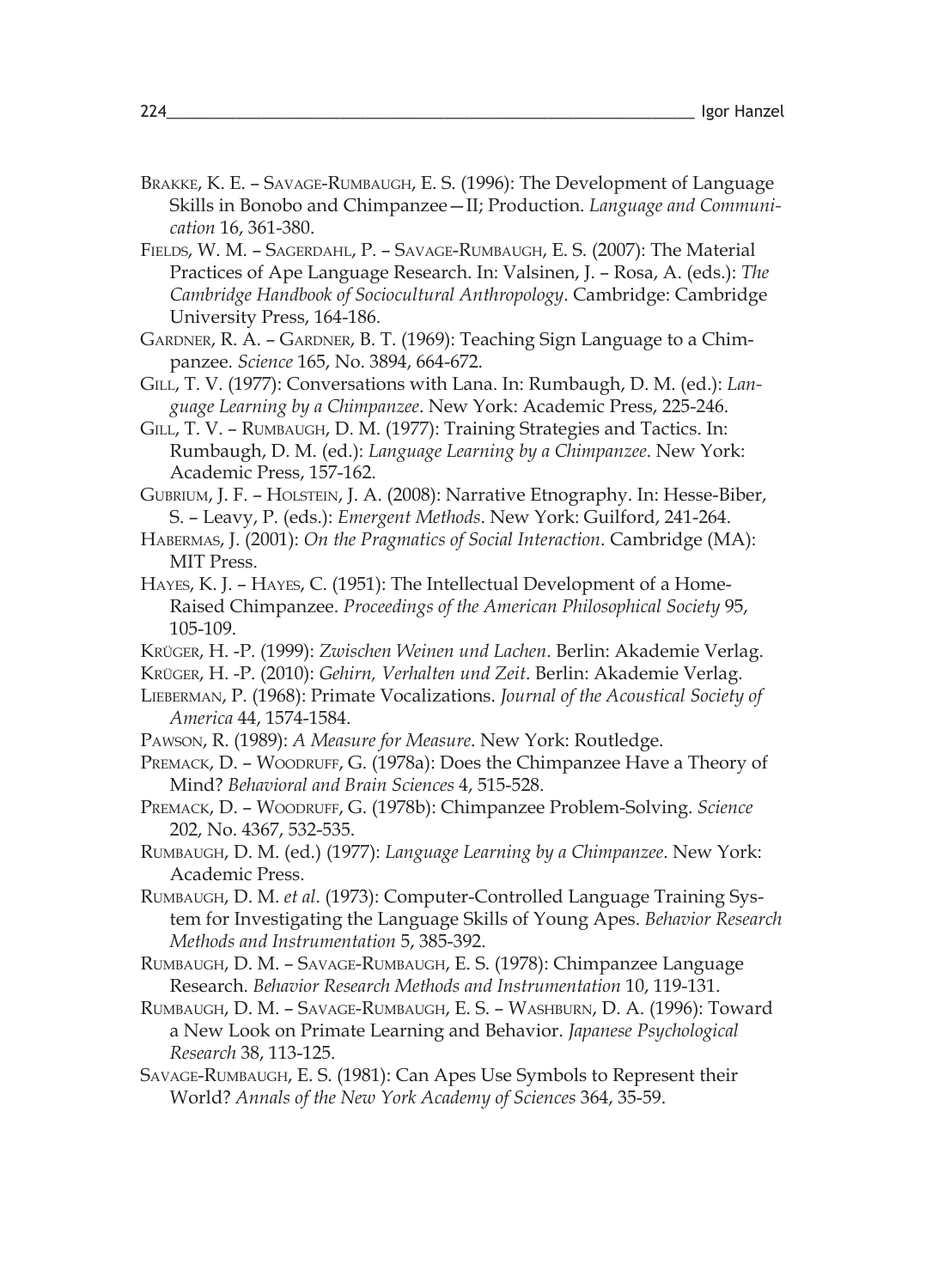- Savage-Rumbaugh, E. S. (1984): Verbal Behavior at the Procedural Level in the Chimpanzee. *Journal of Experimental Analysis of Behavior* 41, 223-250.
- Savage-Rumbaugh, E. S. (1986): *Ape Language*. New York: Columbia University Press.
- Savage-Rumbaugh, E. S. (1987a): Communication, Symbolic Communication, and Language. *Journal of Experimental Psychology: General* 116, 288-292.
- Savage-Rumbaugh, E. S. (1987b): A New Look at Ape Language. *Nebraska Symposium on Motivation* 35, 201-255.
- Savage-Rumbaugh, E. S. (1990): Language as a Cause-Effect Communication System. *Philosophical Psychology* 3, 57-76.
- Savage-Rumbaugh, E. S. (1993): Language Learnability in Man, Ape, and Dolphin. In: Roitblat, H. L. – Herman, M. L. – Nachtigall, P. E. (eds.): *Language and Communication*. Hillsdale (NJ): Lawrence Erlbaum, 457-484.
- Savage-Rumbaugh, E. S. (1997): Why Are We Afraid of Apes with Language? In: Scheibel, A. B. – Schopf, J. W. (eds.): *The Origins and Evolution of Intelligence*. Sudbury (MA): Jones and Bartlett Production, 43-69.
- Savage-Rumbaugh, E. S. (1998): Scientific Schizophrenia with Respect to the Language Act. In: Langer, J. – Killen, M. (eds.): *Piaget, Evolution and Development*. Hillsdale (NJ): Lawrence Erlbaum, 145-170.
- Savage-Rumbaugh, E. S. (1999): Ape Language. In: King, J. B. (ed.): *The Origins of Language*. Santa Fe: School of American Research Press, 115-188.
- Savage-Rumbaugh, E. S. *et al*. (1985): The Capacity of Animals to Acquire Language. *Philosophical Transactions of the Royal Society B* 368, 177-185.
- Savage-Rumbaugh, E. S. *et al*. (1986): Spontaneous Symbol Acquisition and Communicative Use by Pigmy Chimpanzees (*Pan Paniscus*). *Journal of Experimental Psychology: General* 115, 211-235.
- Savage-Rumbaugh, E. S. *et al*. (1993): Language Comprehension in Ape and Child. *Monographs of the Society for Research in Child Development* 58, No. 223, 1-221.
- Savage-Rumbaugh, E. S. *et al*. (1996): Language Perceived. In: McGrew, W. – Marchant, L. – Nishida, T. (eds.): *Great Ape Societies*. Cambridge: Cambridge University Press, 173-184.
- Savage-Rumbaugh, E. S. *et al*. (2005): Culture Prefigure Cognition in *Pan*/*Homo* Bonobos. *Theoria* 20, 311-328.
- Savage-Rumbaugh, E. S. Brakke, K. E. (1990): Animal Language. In: Bekoff, M. – Jamieson, D. (eds.): *Interpretation and Explanation in the Study of Animal Behavior*. Vol. 1. Boulder (CO): Westview Press, 313-343.
- SAVAGE-RUMBAUGH, E. S. FIELDS, W. M. (2006): Rules and Tools. In: Toth, N. Schick, K. (eds.): *The Oldowan*. Bloomington (IN): The Stone Age Institute, 223-242.
- Savage-Rumbaugh, E. S. Rumbaugh, D. M. (1978): Symbolization, Language and Chimpanzees. *Brain and Language* 6, 265-300.